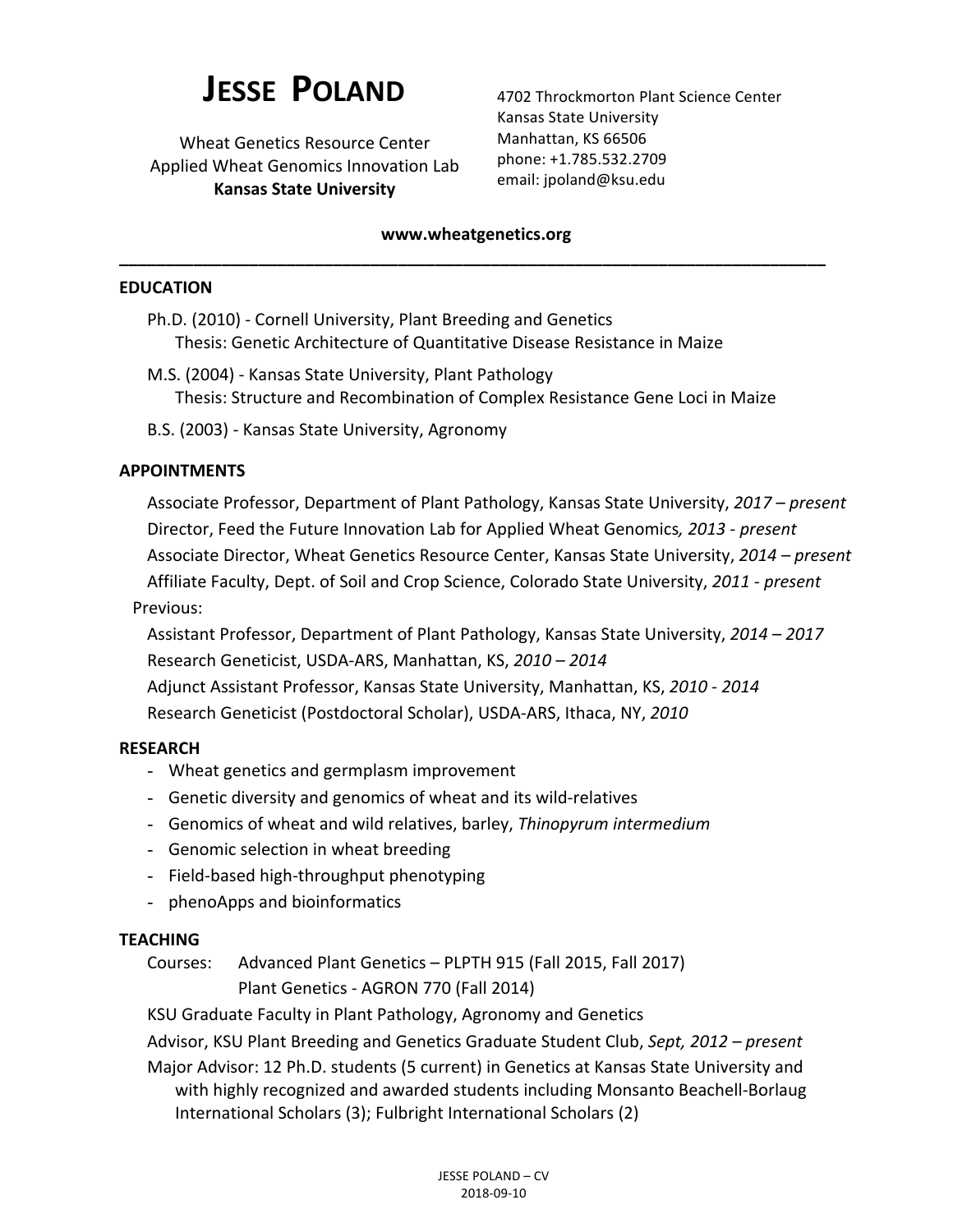- Graduate Committee Member for 17 students: 11 Ph.D. and three M.S. student at Kansas State University; two Ph.D. students at Colorado State University; Ph.D. student at Univ. of Chicago, Ph.D. student at Universidad de la Republica, Uruguay
- Mentor: 13 Post-Doctoral Research Fellows (9 current); awarded USDA-NIFA Postdoctoral Fellows (2)

# **EDUCATION EXPERIENCE**

Graduate Research Assistant, Dept. of Plant Breeding & Genetics, Cornell University, 2005-2009 Advisor: Dr. Rebecca Nelson, Department of Plant Breeding & Genetics Mapping and genetic dissection of quantitative trait loci conditioning resistance to northern leaf blight in maize

Graduate Research Assistant, Dept. of Plant Pathology, Kansas State University, *2003-2004* Advisor: Dr. Scot Hulbert, Department of Plant Pathology, KSU Molecular genetics studies of complex host plant resistance gene loci

Undergraduate Research Assistant, Wheat Genomics, USDA-ARS, Manhattan, KS *2000-2002* Advisor: Dr. Gina Brown-Guedira, Department of Agronomy, KSU Wheat germplasm improvement and genetic mapping of leaf rust resistance

Family Farming Operation, Poland Farms, Junction City, KS Crop production: Wheat, Corn, Soybeans, Sorghum, Sunflowers, and Alfalfa

## **HONORS, AWARDS & MEMBERSHIP**

National Association of Plant Breeders (NAPB) Early Career Scientist Award, Sept 2016

Crop Science Society of America, *Member*

Munger/Murphy Award, Dept. of Plant Breeding & Genetics, Cornell University, *Sept 2009* 

Barbara McClintock Graduate Student Award, College of Agriculture and Life Sciences, Cornell University, *May 2008*

National Council of Commercial Plant Breeders Graduate Student Award, *Dec. 2007* 

# **EDITORIAL**

Associate Editor – The Plant Genome, June 2015 - present

Associate Editor – Crop Science, *Jan 2013 – present*

Reviewer: Crop Science; Agronomy Journal; BMC Genomics; BMC Genetics; Crop Science; Genetics; G3:Gene,Genomics,Genetics; Genetics Research; Heredity; Molecular Breeding; Molecular Biology and Evolution; Nature; Nature Genetics; Phytopathology; PLoS ONE; The Plant Genome; Theoretical Applied Genetics

Grant Reviewer: NSF Plant Genome Research Program (panel); Icelandic Research Fund; U.S.-Egypt Joint Science and Technology Program; AgreenSkills Fellowship, NSF Plant Genome Research Program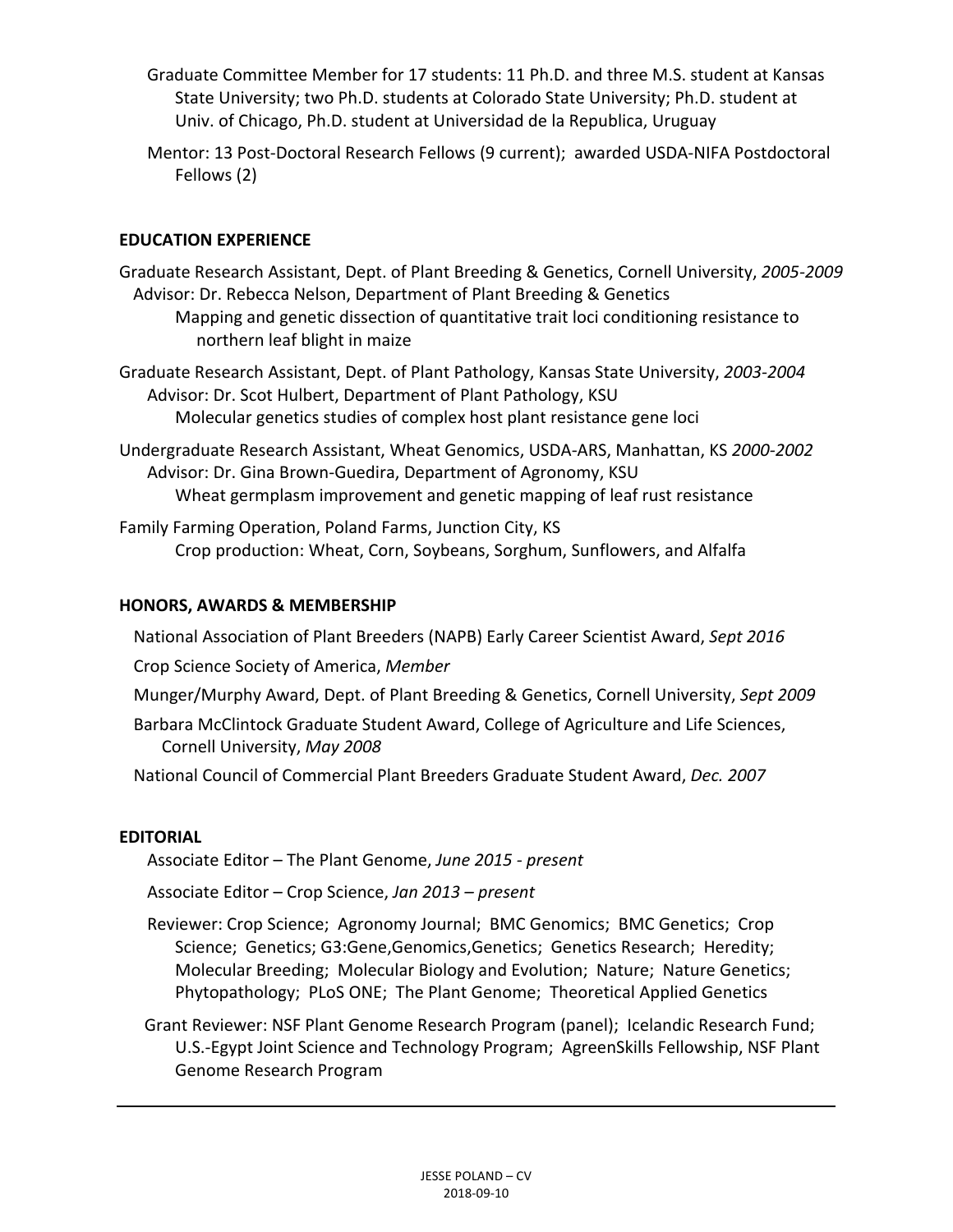#### **PUBLICATIONS**

103 publications with over 9450 total citations including 15 publications with over 100 citations h-index: 33 i10-index: 63

- Singh, N., S. Wu, J. Raupp, S. Sehgal, S. Arora, V. Tiwari, P. Vikram, S. Singh, P. Chhuneja and B. Gill (2018) Efficient curation of genebanks using next-generation sequencing reveals substantial duplication of germplasm accessions. bioRxiv: 410779.
- Wang, X., Singh, D., Marla, S., Morris, G., & Poland, J. (2018). Field-based high-throughput phenotyping of plant height in sorghum using different sensing technologies. *Plant Methods*, *14*(1), 53. https://doi.org/10.1186/s13007-018-0324-5
- International Wheat Genome Sequencing Consortium (2018) Shifting the limits in wheat research and breeding using a fully annotated reference genome. Science. 2018;361(6403).
- Belamkar, V., Guttieri, M. J., Hussain, W., Jarquín, D., El-Basyoni, I., Poland, J., Lorenz, A. J., & Baenziger, P. S. (2018). Genomic Selection in Preliminary Yield Trials in a Winter Wheat Breeding Program. *G3 (Bethesda, Md.)*, g3.200415.2018. https://doi.org/10.1534/g3.118.200415
- Shao, M., Bai, G., Rife, T. W., Poland, J., Lin, M., Liu, S., Chen, H., Kumssa, T., Fritz, A., Trick, H., Li, Y., & Zhang, G. (2018). QTL mapping of pre-harvest sprouting resistance in a white wheat cultivar Danby. *Theoretical and Applied Genetics*, 1–15. https://doi.org/10.1007/s00122-018-3107-5
- Hussain, W., Guttieri, M. J., Belamkar, V., Poland, J., Sallam, A., & Baenziger, P. S. (2018). Registration of a Bread Wheat Recombinant Inbred Line Mapping Population Derived from a Cross Between 'Harry' and 'Wesley.' Journal of Plant Registrations,  $O(0)$ , 0. https://doi.org/10.3198/jpr2017.11.0085crmp
- DeHaan, L., Christians, M., Crain, J., & Poland, J. (2018). Development and Evolution of an Intermediate Wheatgrass Domestication Program. *Sustainability*, *10*(5), 1499. https://doi.org/10.3390/su10051499
- Brunazzi, A., Scaglione, D., Talini, R. F., Miculan, M., Magni, F., Poland, J., Enrico Pè, M., Brandolini, A., & Dell'Acqua, M. (2018). Molecular diversity and landscape genomics of the crop wild relative Triticum urartu across the Fertile Crescent. The Plant Journal, 94(4), 670–684. https://doi.org/10.1111/tpj.13888
- Elbasyoni, I. S., A. J. Lorenz, M. Guttieri, K. Frels, P. S. Baenziger, J. Poland and E. Akhunov (2018) A comparison between genotyping-by-sequencing and array-based scoring of snps for genomic prediction accuracy in winter wheat. Plant Science 270: 123-130. DOI: https://doi.org/10.1016/j.plantsci.2018.02.019
- Mourad, A. M. I., Sallam, A., Belamkar, V., Wegulo, S., Bowden, R., Jin, Y., Mahdy, E., Bakheit, B., El-Wafaa, A. A., Poland, J., & Baenziger, P. S. (2018). Genome-Wide Association Study for Identification and Validation of Novel SNP Markers for Sr6 Stem Rust Resistance Gene in Bread Wheat. *Frontiers in Plant Science*, 9, 380. https://doi.org/10.3389/fpls.2018.00380
- Eltaher, S., Sallam, A., Belamkar, V., Emara, H. A., Nower, A. A., Salem, K. F. M., Poland, J., & Baenziger, P. S. (2018). Genetic Diversity and Population Structure of F3:6 Nebraska Winter Wheat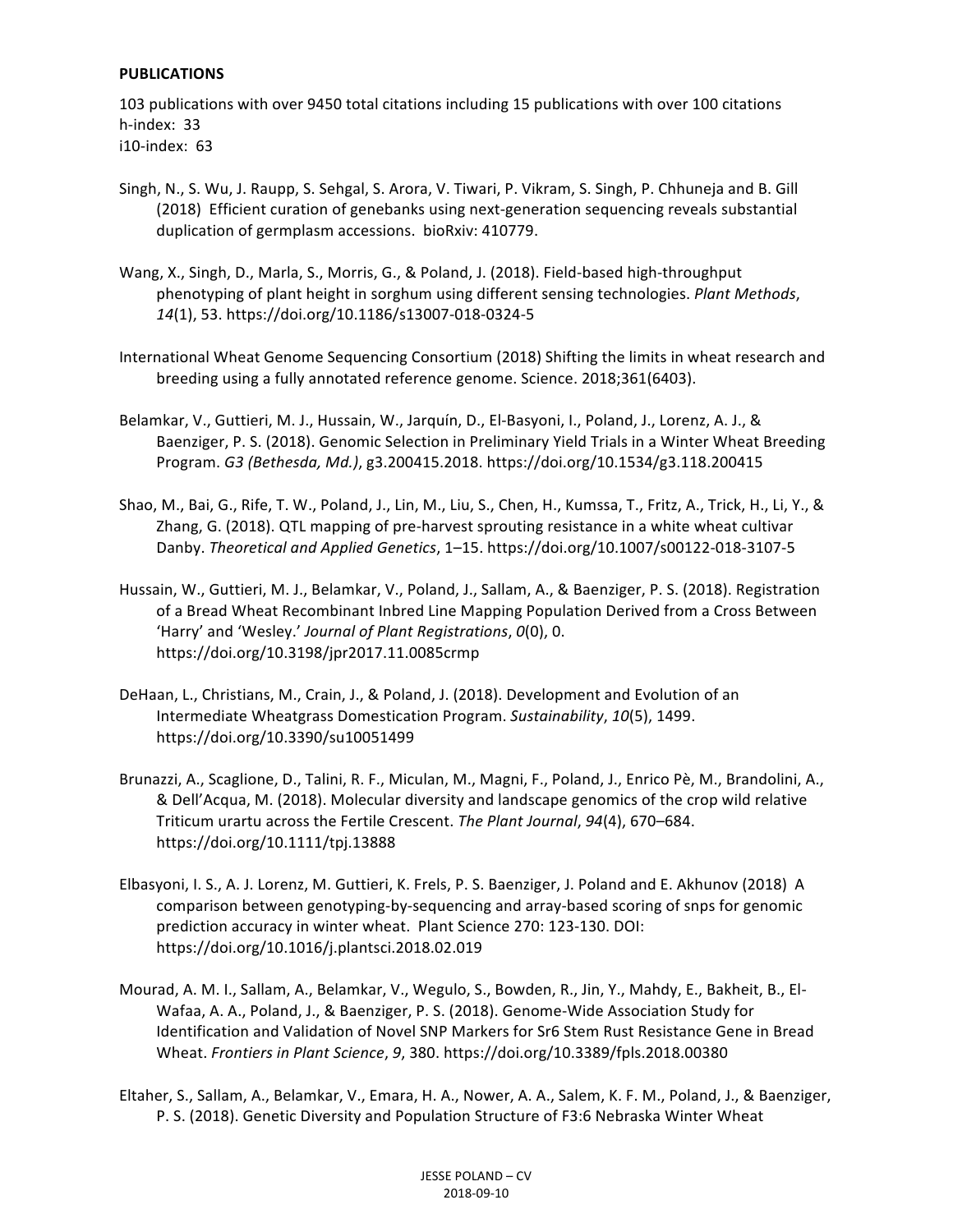Genotypes Using Genotyping-By-Sequencing. *Frontiers in Genetics*, 9, 76. https://doi.org/10.3389/fgene.2018.00076

- Crain, J., S. Mondal, J. Rutkoski, R. P. Singh and J. Poland (2018) Combining high-throughput phenotyping and genomic information to increase prediction and selection accuracy in wheat breeding. The Plant Genome 11(1). DOI: 10.3835/plantgenome2017.05.0043
- Danilova, T. V., Friebe, B., Gill, B. S., Poland, J., & Jackson, E. (2018). Development of a complete set of wheat-barley group-7 Robertsonian translocation chromosomes conferring an increased content of β-glucan. *Theoretical and Applied Genetics*, 131(2), 377–388. https://doi.org/10.1007/s00122-017-3008-z
- Krause, M. R., L. G. Pérez, J. Crossa, P. Pérez-Rodríguez, O. A. Montesinos-López, R. Singh, S. Dreisigacker, J. Poland, J. Rutkoski and M. E. Sorrells (2018) Use of hyperspectral reflectancederived relationship matrices for genomic prediction of grain yield in wheat. bioRxiv: 389825.
- Juliana, P., Singh, R. P., Singh, P. K., Poland, J. A., Bergstrom, G. C., Huerta-espino, J., Bhavani, S., Crossa, J., & Sorrells, M. E. (2018). Genome-wide association mapping for resistance to leaf rust, stripe rust and tan spot in wheat reveals potential candidate genes. *Theoretical and Applied Genetics*, *131*, 1405–1422. https://doi.org/10.1007/s00122-018-3086-6
- Danilova, T. V, Friebe, B., Gill, B. S., Poland, J., & Jackson, E. (2018). Chromosome Rearrangements Caused by Double Monosomy in Wheat-Barley Group-7 Substitution Lines. Cytogenetic and *Genome Research*, (0). https://doi.org/10.1159/000487183
- Wiersma, A. T., Whetten, R. B., Zhang, G., Sehgal, S. K., Kolb, F. L., Poland, J. A., Mason, R. E., Carter, A. H., Cowger, C., & Olson, E. L. (2018). Registration of Two Wheat Germplasm Lines Fixed for. *Journal of Plant Registrations, 12(2), 270. https://doi.org/10.3198/jpr2017.06.0036crg*
- Arora, S., Steuernagel, B., Chandramohan, S., Long, Y., Matny, O., Johnson, R., Enk, J., Periyannan, S., Hatta, M. A. M., Athiyannan, N., Cheema, J., Yu, G., Kangara, N., Ghosh, S., Szabo, L. J., Poland, J., Bariana, H., Jones, J. D. G., Bentley, A. R., Ayliffe, M., Olson, E., Xu, S. S., Steffenson, B. J., Lagudah, E., & Wulff, B. B. H. (2018). Resistance gene discovery and cloning by sequence capture and association genetics. *BioRxiv*, 248146. https://doi.org/10.1101/248146
- Neilsen, M., C. Courtney, S. Amaravadi, Z. Xiong, J. Poland and T. Rife (2017) A dynamic, real-time algorithm for seed counting. 26th International Conference on Software Engineering and Data *Engineering*
- Mideros, S. X., C.-L. Chung, T. Wiesner-Hanks, J. Poland, D. Wu, A. A. Fialko, G. Turgeon and R. Nelson (2017) Determinants of virulence and in-vitro development colocalize on a genetic map of *Setosphaeria turcica*. *Phytopathology. DOI: 10.1094/PHYTO-01-17-0021-R*
- Hussain, W., P. S. Baenziger, V. Belamkar, M. J. Guttieri, J. P. Venegas, A. Easterly, A. Sallam and J. Poland (2017) Genotyping-by-sequencing derived high-density linkage map and its application to qtl mapping of flag leaf traits in bread wheat. Scientific Reports 7(1): 16394. DOI: 10.1038/s41598-*017-16006-z*
- Zhang, X., S. R. Larson, L. Gao, S. L. Teh, L. R. DeHaan, M. Fraser, A. Sallam, T. Kantarski, K. Frels, J. Poland, D. Wyse and J. A. Anderson (2017) Uncovering the genetic architecture of seed weight and size in intermediate wheatgrass through linkage and association mapping. *The Plant Genome. DOI: 10.3835/plantgenome2017.03.0022*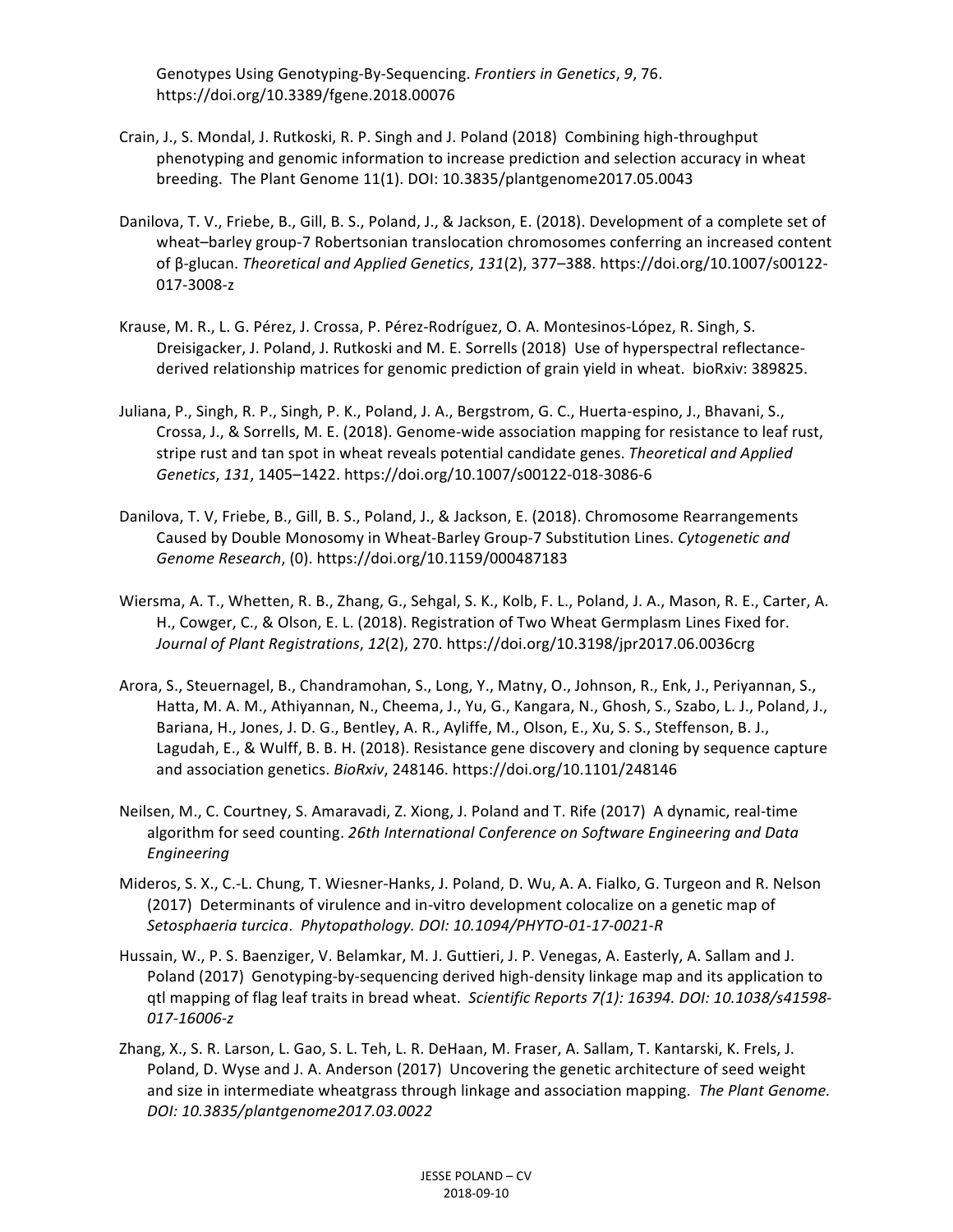- Lado, B., S. Battenfield, C. Guzmán, M. Quincke, R. P. Singh, S. Dreisigacker, R. J. Peña, A. Fritz, P. Silva, J. Poland and L. Gutiérrez (2017) Strategies for selecting crosses using genomic prediction in two wheat breeding programs. The Plant Genome 10(2). DOI: 10.3835/plantgenome2016.12.0128
- Haghighattalab, A., J. Crain, S. Mondal, J. Rutkoski, R. P. Singh and J. Poland (2017) Application of geographically weighted regression to improve grain yield prediction from unmanned aerial system imagery. Crop Science. DOI: 10.2135/cropsci2016.12.1016
- Jarquín, D., C. Lemes da Silva, R. C. Gaynor, J. Poland, A. Fritz, R. Howard, S. Battenfield and J. Crossa (2017) Increasing genomic-enabled prediction accuracy by modeling genotype  $\times$  environment interactions in Kansas wheat. The Plant Genome 10(2). DOI: 10.3835/plantgenome2016.12.0130
- Sun, J., J. E. Rutkoski, J. A. Poland, J. Crossa, J.-L. Jannink and M. E. Sorrells (2017) Multitrait, random regression, or simple repeatability model in high-throughput phenotyping data improve genomic prediction for wheat grain yield. The Plant Genome 10(2). DOI: *10.3835/plantgenome2016.11.0111*
- Arora, S., N. Singh, S. Kaur, N. S. Bains, C. Uauy, J. Poland and P. Chhuneja (2017) Genome-wide association study of grain architecture in wild wheat *Aegilops tauschii*. *Frontiers in Plant Science 8: 886. DOI: 10.3389/fpls.2017.00886*
- Mascher, M., H. Gundlach, A. Himmelbach, S. Beier, S. O. Twardziok, T. Wicker, V. Radchuk, C. Dockter, P. E. Hedley, J. Russell, M. Bayer, L. Ramsay, H. Liu, G. Haberer, X.-Q. Zhang, Q. Zhang, R. A. Barrero, L. Li, S. Taudien, M. Groth, M. Felder, A. Hastie, H. Šimková, H. Staňková, J. Vrána, S. Chan, M. Muñoz-Amatriaín, R. Ounit, S. Wanamaker, D. Bolser, C. Colmsee, T. Schmutzer, L. Aliyeva-Schnorr, S. Grasso, J. Tanskanen, A. Chailyan, D. Sampath, D. Heavens, L. Clissold, S. Cao, B. Chapman, F. Dai, Y. Han, H. Li, X. Li, C. Lin, J. K. McCooke, C. Tan, P. Wang, S. Wang, S. Yin, G. Zhou, J. A. Poland, M. I. Bellgard, L. Borisjuk, A. Houben, J. Doležel, S. Ayling, S. Lonardi, P. Kersey, P. Langridge, G. J. Muehlbauer, M. D. Clark, M. Caccamo, A. H. Schulman, K. F. X. Mayer, M. Platzer, T. J. Close, U. Scholz, M. Hansson, G. Zhang, I. Braumann, M. Spannagl, C. Li, R. Waugh and N. Stein (2017) A chromosome conformation capture ordered sequence of the barley genome. Nature *544(7651): 427-433.*
- Pérez-Rodríguez, P., J. Crossa, J. Rutkoski, J. Poland, R. Singh, A. Legarra, E. Autrique, G. d. l. Campos, J. Burgueño and S. Dreisigacker (2017) Single-step genomic and pedigree genotype  $\times$  environment interaction models for predicting wheat lines in international environments. The Plant Genome. *DOI: doi:10.3835/plantgenome2016.09.0089*
- Moore, J., H. Manmathan, V. Anderson, J. Poland, C. Morris and S. Haley (2017) Improving genomic prediction for pre-harvest sprouting tolerance in wheat by weighting large-effect quantitative trait loci. *Crop Science.10.2135/cropsci2016.06.0453*
- Juliana, P., R. Singh, P. Singh, J. Crossa, J. Rutkoski, J. Poland, G. Bergstrom and M. Sorrells (2017) Comparison of models and whole-genome profiling approaches for genomic-enabled prediction of *Septoria tritici* blotch, *Stagonospora Nodorum* Blotch, and Tan Spot resistance in wheat. The Plant *Genome. DOI: 10.3835/plantgenome2016.08.0082*
- Tanger, P., S. Klassen, J. Mojica, J. Lovell, B. Moyers, M. Baraoidan, M. E. B. Naredo, K. McNally, J. Poland, D. Bush, H. Leung, J. Leach and J. McKay (2017) Field-based high throughput phenotyping rapidly identifies genomic regions controlling yield components in rice. Scientific Reports 7: *42839.*
- Dunckel, S., J. Crossa, S. Wu, D. Bonnett and J. Poland (2017) Genomic selection for increased yield in synthetic-derived wheat. Crop Science 57(2): 713-725.
- Rutkoski, J. E., J. Crain, J. Poland and M. E. Sorrells (2017). Genomic selection for small grain improvement. In Genomic selection for crop improvement: New molecular breeding strategies for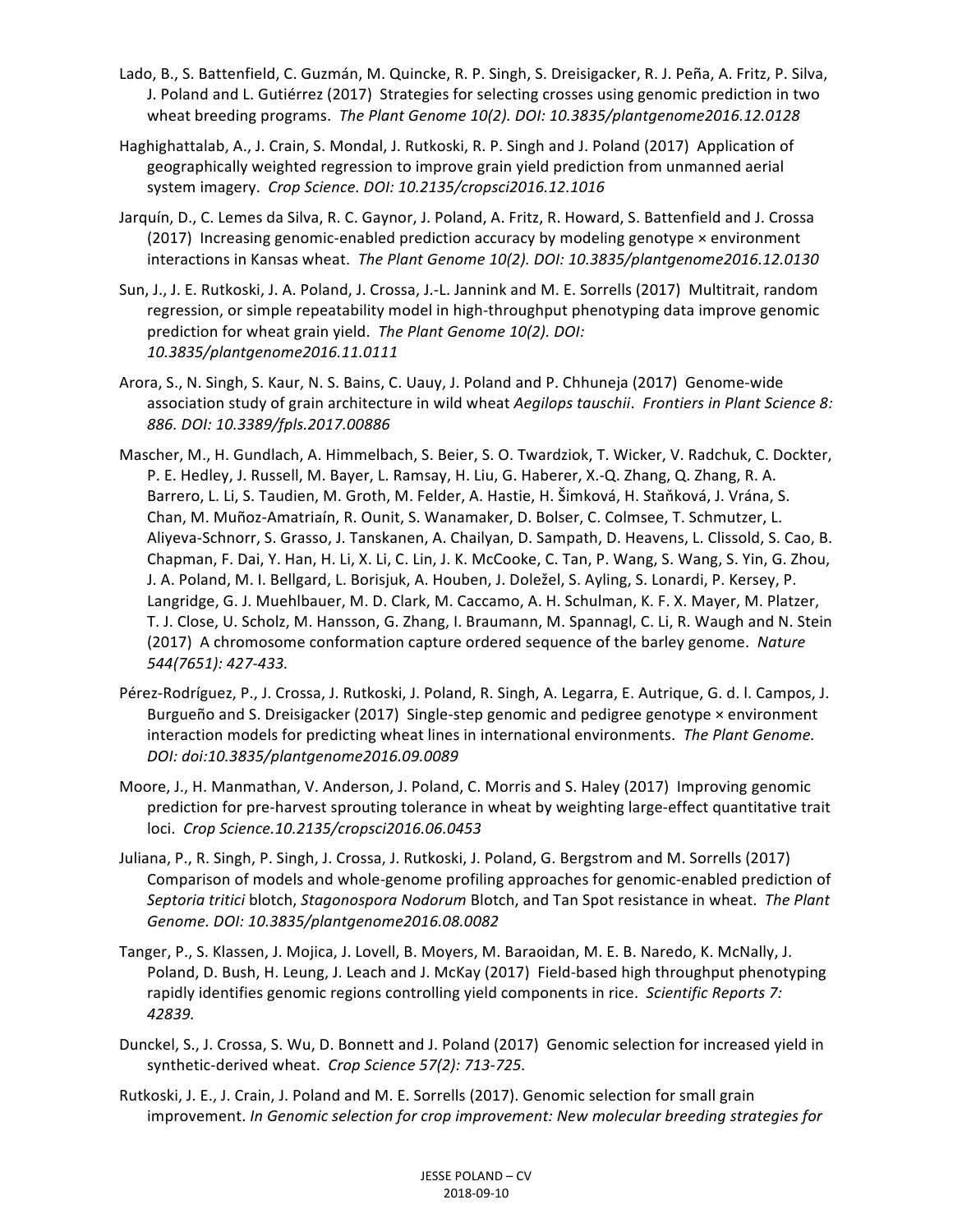*crop improvement.* R. K. Varshney, M. Roorkiwal and M. E. Sorrells. Cham, Springer International Publishing: 99-130.

- Beier, S., A. Himmelbach, C. Colmsee, X.-Q. Zhang, R. A. Barrero, Q. Zhang, L. Li, M. Bayer, D. Bolser, S. Taudien, M. Groth, M. Felder, A. Hastie, H. Šimková, H. Staňková, J. Vrána, S. Chan, M. Muñoz-Amatriaín, R. Ounit, S. Wanamaker, T. Schmutzer, L. Aliyeva-Schnorr, S. Grasso, J. Tanskanen, D. Sampath, D. Heavens, S. Cao, B. Chapman, F. Dai, Y. Han, H. Li, X. Li, C. Lin, J. K. McCooke, C. Tan, S. Wang, S. Yin, G. Zhou, J. A. Poland, M. I. Bellgard, A. Houben, J. Doležel, S. Ayling, S. Lonardi, P. Langridge, G. J. Muehlbauer, P. Kersey, M. D. Clark, M. Caccamo, A. H. Schulman, M. Platzer, T. J. Close, M. Hansson, G. Zhang, I. Braumann, C. Li, R. Waugh, U. Scholz, N. Stein and M. Mascher (2017) Construction of a map-based reference genome sequence for barley, hordeum vulgare l. *Scientific Data 4: 170044. DOI: 10.1038/sdata.2017.44*
- Juliana, P., R. P. Singh, P. K. Singh, J. Crossa, J. Huerta-Espino, C. Lan, S. Bhavani, J. E. Rutkoski, J. A. Poland, G. C. Bergstrom and M. E. Sorrells (2017) Genomic and pedigree-based prediction for leaf, stem, and stripe rust resistance in wheat. *Theoretical and Applied Genetics: 1-16. DOI: 10.1007/s00122-017-2897-1*
- Crain, J., M. Reynolds and J. Poland (2017) Utilizing high-throughput phenotypic data for improved phenotypic selection of stress-adaptive traits in wheat. *Crop Science. DOI: 10.2135/cropsci2016.02.0135*
- Kantarski, T., S. Larson, X. Zhang, L. DeHaan, J. Borevitz, J. Anderson and J. Poland (2017) Development of the first consensus genetic map of intermediate wheatgrass (*Thinopyrum intermedium*) using genotyping-by-sequencing. Theoretical and Applied Genetics 130(1): 137-150. *DOI: 10.1007/s00122-016-2799-7*
- Edae, E., P. Olivera, Y. Jin, J. Poland and M. Rouse (2016) Genotype-by-sequencing facilitates genetic mapping of a stem rust resistance locus in *Aegilops umbellulata*, a wild relative of cultivated wheat. *BMC Genomics 17(1):1039. DOI: 10.1186/s12864-016-3370-2*
- Wiersma, A., L. Brown, E. Brisco, T. Liu, K. Childs, J. Poland, S. Sehgal and E. Olson (2016) Fine mapping of the stem rust resistance gene SrTA10187. *Theoretical and Applied Genetics*, 1–10. DOI: 10.1007/s00122-016-2776-1
- Wang, X., K. Thorp, J. White, A. French and J. Poland (2016) Approaches for geospatial processing of field-based high-throughput plant phenomics data from ground vehicle platforms. *Transactions of the ASABE, 59(5), 1053–1067. DOI: 10.13031/trans.59.11502*
- Guzman, C., Peña, R. J., Singh, R., Autrique, E., Dreisigacker, S., Crossa, J., Rutkoski, J., Poland, J., and S. Battenfield (2016) Wheat quality improvement at CIMMYT and the use of genomic selection on it. *Applied & Translational Genomics. DOI: 10.1016/j.atg.2016.10.004*
- Pauli, D., S. Chapman, R. Bart, C. Topp, C. Lawrence-Dill, J. Poland and M. Gore (2016) The quest for understanding phenotypic variation via integrated approaches in the field environment. *Plant Physiology. DOI: 10.1104/pp.16.00592*
- Cohnstaedt, L. W. and J. Poland (2016) Review Articles: The black-market of scientific currency. *Annals of the Entomological Society of America: saw061. DOI: 10.1093/aesa/saw061*
- Rutkoski, J., J. Poland, S. Mondal, E. Autrique, L. G. Párez, J. Crossa, M. Reynolds and R. Singh (2016) Canopy temperature and vegetation indices from high-throughput phenotyping improve accuracy of pedigree and genomic selection for grain yield in wheat. *G3: Genes| Genomes| Genetics. DOI: 10.1534/g3.116.032888*
- Poland, J. and J. Rutkoski (2016) Advances and challenges in genomic selection for disease resistance. *Annual Review of Phytopathology 54(1): DOI: doi:10.1146/annurev-phyto-080615-100056*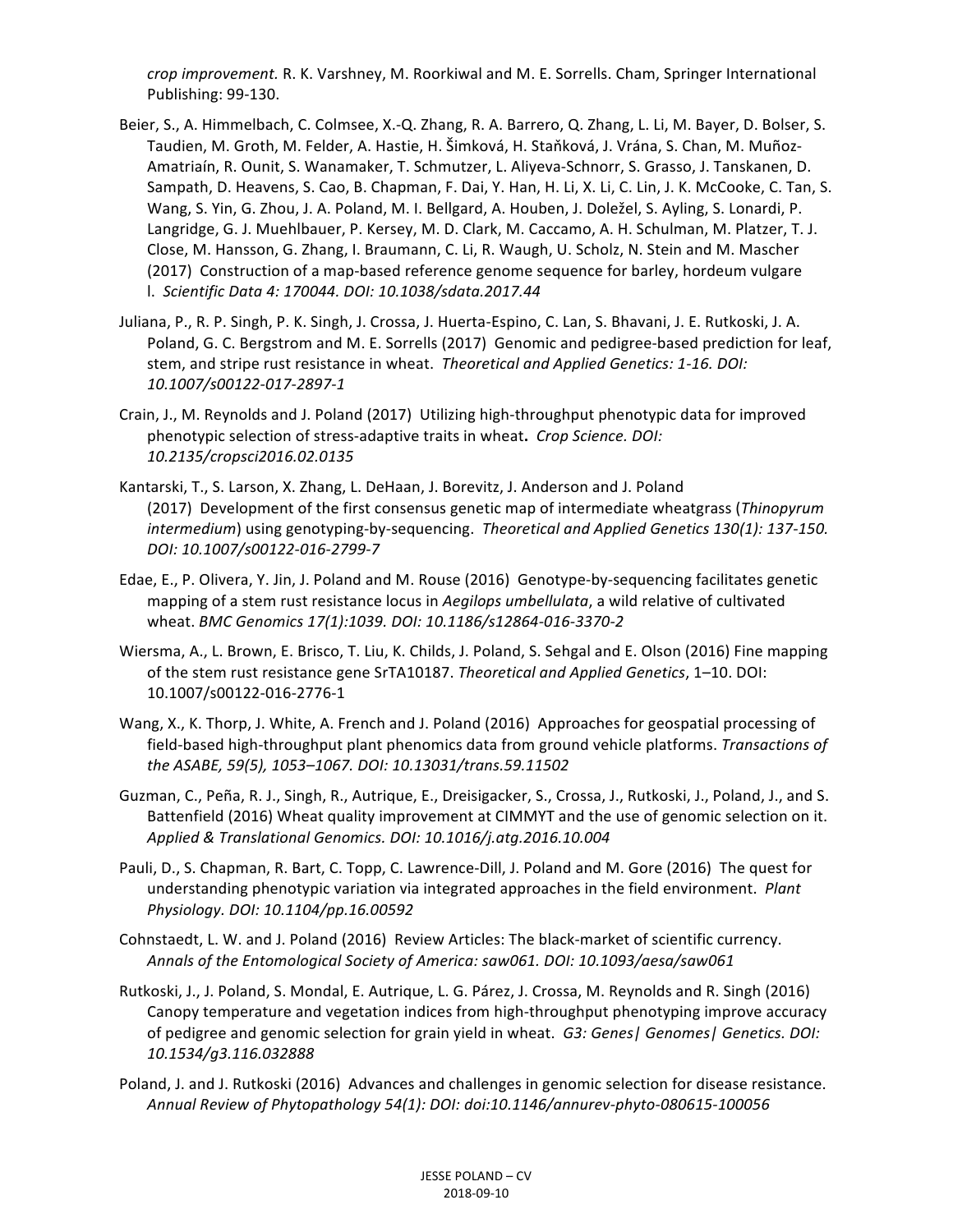- Kono, T., S. Kiran, J. Poland and P. Morrell (2016) Barley genotyping SNPs annotated using SNPMeta. *Data Repository for U of M. DOI: 10.13020/D63K53*
- Chaffin, A. S., Y.-F. Huang, S. Smith, W. A. Bekele, E. Babiker, B. N. Gnanesh, B. J. Foresman, S. G. Blanchard, J. J. Jay, R. W. Reid, C. P. Wight, S. Chao, R. E. Oliver, E. Islamovic, F. L. Kolb, C. McCartney, J. W. Mitchell Fetch, A. D. Beattie, A. Bjørnstad, J. M. Bonman, T. Langdon, C. J. Howarth, C. R. Brouwer, E. N. Jellen, K. E. Klos, J. A. Poland, T.-F. Hsieh, R. Brown, E. W. Jackson, J. A. Schlueter and N. A. Tinker (2016) A consensus map in cultivated hexaploid oat reveals conserved grass synteny with substantial subgenome rearrangement. *The Plant Genome. DOI: doi:10.3835/plantgenome2015.10.0102*
- Battenfield, S. D., C. Guzmán, R. C. Gaynor, R. P. Singh, R. J. Peña, S. Dreisigacker, A.K. Fritz and J. Poland (2016). Genomic selection for processing and end-use quality traits in the CIMMYT spring bread wheat breeding program. *The Plant Genome. DOI: 10.3835/plantgenome2016.01.0005*
- Haghighattalab, A., L. González Pérez, S. Mondal, D. Singh, D. Schinstock, J. Rutkoski, I. Ortiz-Monasterio, R. P. Singh, D. Goodin and J. Poland (2016) Application of unmanned aerial systems for high throughput phenotyping of large wheat breeding nurseries. *Plant Methods 12(1): 1-15. DOI: 10.1186/s13007-016-0134-6*
- Baenziger, P., R. Graybosch, T. Regassa, R. Klein, G. Kruger, D. Santra, L. Xu, D. Rose, S. Wegulo, Y. Jin, J. Kolmer, G. Hein, M.-S. Chen, G. Bai, R. Bowden and J. Poland (2016) Registration of 'NE05548' (Husker Genetics Brand Panhandle) Hard Red Winter Wheat. *Journal of Plant Registrations. DOI: doi:10.3198/jpr2016.01.0006crc*
- Xiao, X., H. W. Ohm, G. J. Hunt, J. A. Poland, L. Kong, J. A. Nemacheck and C. E. Williams (2016) Genotyping-by-sequencing to remap QTL for Type II Fusarium head blight and leaf rust resistance in a wheat-tall wheatgrass introgression recombinant inbred population. *Molecular Breeding 36(4): 1-11.*
- McCallum, S., J. Graham, L. Jorgensen, L. J. Rowland, N. V. Bassil, J. F. Hancock, E. J. Wheeler, K. Vining, J. A. Poland, J. W. Olmstead, E. Buck, C. Wiedow, E. Jackson, A. Brown and C. A. Hackett (2016) Construction of a SNP and SSR linkage map in autotetraploid blueberry using genotyping by sequencing. *Molecular Breeding* 36(4): 1-24. DOI: 10.1007/s11032-016-0443-5
- Barker, J., N. Zhang, J. Sharon, R. Steeves, X. Wang, Y. Wei and J. Poland (2016) Development of a field-based high-throughput mobile phenotyping platform. *Computers and Electronics in Agriculture 122: 74-85.*
- Tiwari, V. K., A. Heesacker, O. Riera-Lizarazu, H. Gunn, S. Wang, Y. Wang, Y. Q. Gu, E. Paux, D.-H. Koo, A. Kumar, M.-C. Luo, G. Lazo, R. Zemetra, E. Akhunov, B. Friebe, J. Poland, B.S. Gill, S. Kianian and J. Leonard (2016) A whole-genome, radiation hybrid mapping resource of hexaploid wheat. The *Plant Journal 86(2): 195-207. DOI: 10.1111/tpj.13153*
- Zhang, X., A. Sallam, L. Gao, T. Kantarski, J. Poland, L. DeHaan, D. Wyse and J. Anderson (2016) Establishment and optimization of genomic selection to accelerate the domestication and improvement of Intermediate Wheatgrass. The Plant Genome 9(1). DOI: *10.3835/plantgenome2015.07.0059*
- Sun, J., H. Ohm, J. Poland and C. Williams (2016) Mapping four quantitative trait loci associated with Type I Fusarium Head Blight resistance in winter wheat 'INW0412'. Crop Science 56(3): 1163-1172. *DOI: 10.2135/cropsci2015.06.0390*
- Crain, J., Y. Wei, J. Barker, S. Thompson, P. Alderman, M. Reynolds, N. Zhang and J. Poland (2016) Development and deployment of a portable field phenotyping platform. *Crop Science 56(3): 965-975. DOI: 10.2135/cropsci2015.05.0290*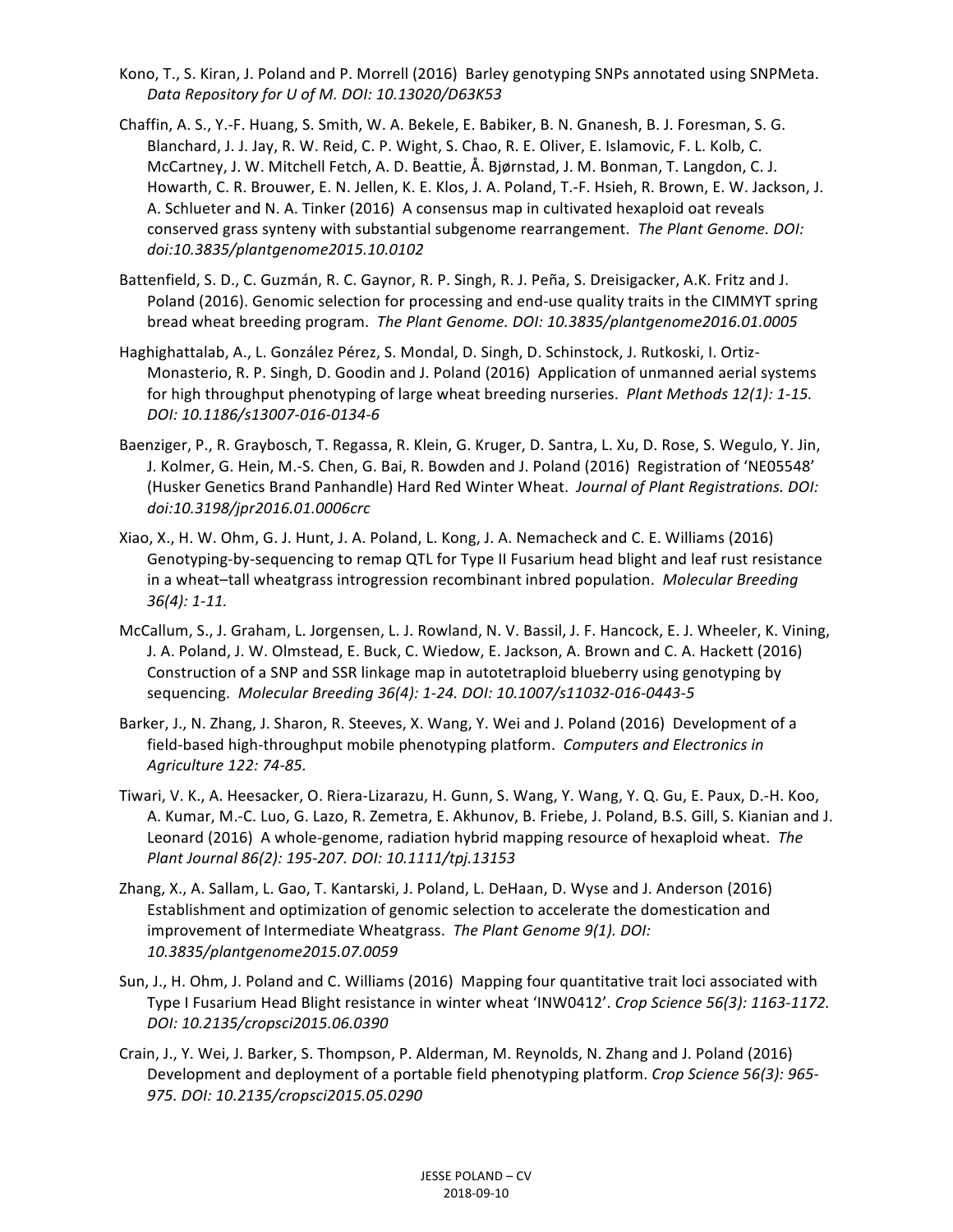- DeHaan, L., D. Van Tassel, J. Anderson, S. Asselin, R. Barnes, G. Baute, D. Cattani, S. Culman, K. Dorn, B. Hulke, M. Kantar, S. Larson, M. Marks, A. Miller, J. Poland, D. Ravetta, E. Rude, M. Ryan, D. Wyse and X. Zhang (2016) A pipeline strategy for grain crop domestication. *Crop Science 56(3): 917-930. DOI: 10.2135/cropsci2015.06.0356*
- Tack, J., A. Barkley, T. Rife, J. Poland and L.L. Nalley (2016) Quantifying variety-specific heat resistance and the potential for adaptation to climate change. *Global Change Biology 22(8): 2904-2912. DOI: 10.1111/gcb.13163*
- Edae, E., R. Bowden, and J. Poland (2015) Application of population sequencing (PopSeq) for ordering and imputing genotyping-by-sequencing markers in hexaploid wheat. *G3: Genes|Genomics|Genetics* 5(12): 2547-2553.
- Zhang, X., A. Sallam, L. Gao, T. Kantarski, J. Poland, L. DeHaan, D. Wyse, J. Anderson (2015) Establishment and optimization of genomic selection to accelerate the domestication and improvement of intermediate wheatgrass (Thinopyrum intermedium) using recurrent selection. *The Plant Genome DOI: 10.3835/plantgenome2015.07.0059*
- Tiwari, V., Wang, T. Danilova, D-H. Koo, J. Vrána, M. Kubaláková, E. Hribova, N. Rawat, B. Kalia, N. Singh, B. Friebe, J. Dolezel, E. Akhunov, J. Poland, J. Sabir, B.S. Gill (2015) Exploring the tertiary gene pool of bread wheat: Sequence assembly and analysis of chromosome 5Mg of *Aegilops geniculata*. *The Plant Journal DOI: 10.1111/tpj.13036*
- Dunckel, S., M. Rouse, R Bowden, and J. Poland (2015) Genetic mapping of race-specific stem rust resistance in the synthetic hexaploid W7984 x Opata M85 mapping population. *Crop Sci.* 55:1– *9. DOI: 10.2135/cropsci2014.11.0755*
- Talukder, S., P. V. Vara Prasad, T. Todd, M. Babar, J. Poland, R. Bowden and A. Fritz (2015) Effect of cytoplasmic diversity on post anthesis heat tolerance in wheat. *Euphytica 204(2): 383-394. DOI: 10.1007/s10681-014-1350-7*
- Juliana, P., J. Rutkoski, J. Poland, R.P. Singh, S. Murugasamy, S. Natesan, H. Barbier and M. Sorrells (2015) Genome-wide association mapping for leaf tip necrosis and pseudo-black chaff in relation to durable rust resistance in wheat. The Plant Genome DOI: 10.3835/plantgenome2015.01.0002
- Poland, J. (2015) Breeding assisted genomics. *Current Opinion in Plant Biology: 24,119–124*
- Hulse-Kemp, A. M., J. Lemm, J. Plieske, H. Ashrafi, R. Buyyarapu, D. D. Fang, J. Frelichowski, M. Giband, S. Hague, L. L. Hinze, K. J. Kochan, P. K. Riggs, J. A. Scheffler, J. A. Udall, M. Ulloa, S. S. Wang, Q.-H. Zhu, S. K. Bag, A. Bhardwaj, J. J. Burke, R. L. Byers, M. Claverie, M. A. Gore, D. B. Harker, M. S. Islam, J. N. Jenkins, D. C. Jones, J.-M. Lacape, D. J. Llewellyn, R. G. Percy, A. E. Pepper, J. A. Poland, K. Mohan Rai, S. V. Sawant, S. Kumar Singh, A. Spriggs, J. M. Taylor, F. Wang, S. M. Yourstone, X. Zheng, C. T. Lawley, M. W. Ganal, A. Van Deynze, I. W. Wilson and D. M. Stelly (2015) Development of a 63K SNP array for cotton and high-density mapping of intra- and inter-specific populations of *Gossypium spp. G3: Genes|Genomes|Genetics. DOI: 10.1534/g3.115.018416*
- Rife, T., S. Wu, R. Bowden and J. Poland (2015) Spiked GBS: a unified, open platform for single marker genotyping and whole-genome profiling. BMC Genomics 16(1): 248
- Rutkoski, J., R. P. Singh, J. Huerta-Espino, S. Bhavani, J. Poland, J. L. Jannink and M. E. Sorrells (2015). Genetic gain from phenotypic and genomic selection for quantitative resistance to stem rust of wheat. The Plant Genome 8(2). DOI: 10.3835/plantgenome2014.10.0074
- Benson, J. M., J. A. Poland, B. M. Benson, E. L. Stromberg and R. J. Nelson (2015). Resistance to gray leaf spot of maize: Genetic architecture and mechanisms elucidated through nested association mapping and near-isogenic line analysis. *PLoS Genet 11(3): e1005045. DOI: 10.1371/journal.pgen.1005045*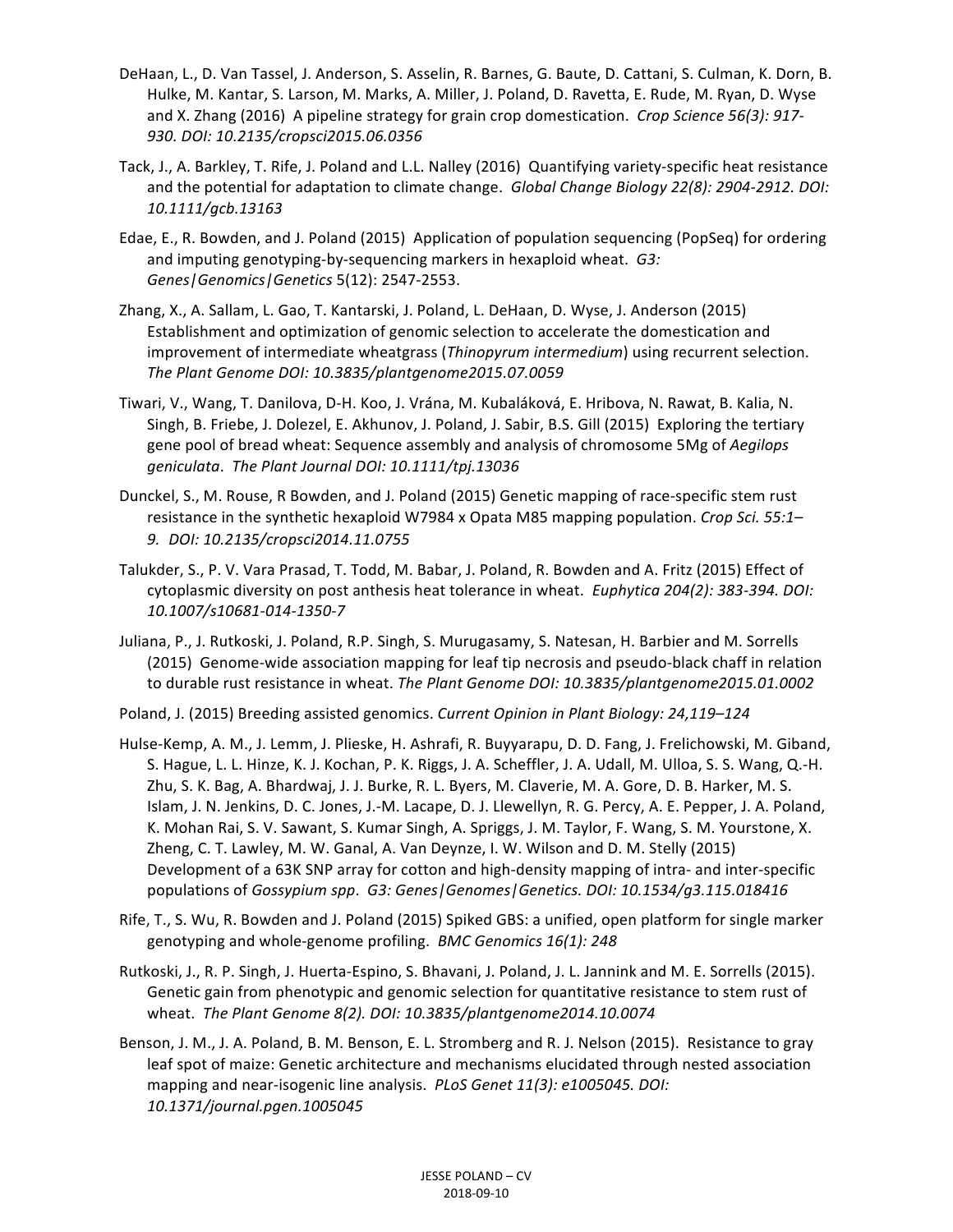- Rutkoski, J., R. P. Singh, J. Huerta-Espino, S. Bhavani, J. Poland, J. L. Jannink and M. E. Sorrells (2015). Efficient use of historical data for genomic selection: A case study of stem rust resistance in wheat. *The Plant Genome 8(1). DOI: 10.3835/plantgenome2014.09.0046*
- Li, G., Y. Wang, M.-S. Chen, E. Edae, J. Poland, E. Akhunov, S. Chao, G. Bai, B. F. Carver and L. Yan (2015) Precisely mapping a major gene conferring resistance to Hessian Fly in bread wheat using genotyping-by-sequencing. BMC Genomics 16(1): 108.
- Lopez-Cruz, M., J. Crossa, D. Bonnett, S. Dreisigacker, J. Poland, J.-L. Jannink, R. P. Singh, E. Autrique and G. de los Campos (2015) Increased prediction accuracy in wheat breeding trials using a marker × environment interaction genomic selection model. *G3: Genes|Genomes|Genetics*.
- Mora, F., D. Castillo, B. Lado, I. Matus, J. Poland, F.J. Belzile, J. von Zitzewitz and A. del Pozo (2015) Genome-wide association mapping of agronomic traits and carbon isotope discrimination in a worldwide germplasm collection of spring wheat using SNP markers. *Molecular Breeding 35, 1-12*
- Chapman, J., M. Mascher, A. Buluc, K. Barry, E. Georganas, A. Session, V. Strnadova, J. Jenkins, S. Sehgal, L. Oliker, J. Schmutz, K. Yelick, U. Scholz, R. Waugh, J. Poland, G. Muehlbauer, N. Stein and D. Rokhsar (2015). A whole-genome shotgun approach for assembling and anchoring the hexaploid bread wheat genome. *Genome Biology 16(1): 26*
- Isidro, J., J.-L. Jannink, D. Akdemir, J. Poland, N. Heslot and M. E. Sorrells (2015) Training set optimization under population structure in genomic selection. Theoretical and Applied Genetics *128(1): 145-158.*
- Kumssa, T.T., P.S. Baenziger, M.N. Rouse, M. Guttieri, I. Dweikat, G. Brown-Guedira, S. Williamson, R.A. Graybosch, S.N. Wegulo, A.J. Lorenz, and J. Poland (2015) Characterization of stem rust resistance in wheat cultivar gage. *Crop Science 55, 229-239 DOI: 10.2135/cropsci2014.05.0348*
- Talukder, S. K., M. A. Babar, K. Vijayalakshmi, J. Poland, P. V. Prasad, R. Bowden and A. Fritz (2014) Mapping QTL for the traits associated with heat tolerance in wheat (*Triticum gestivum* L.). *BMC Genetics 15(1): 97.*
- Tinker, N. A., S. Chao, G. R. Lazo, R. E. Oliver, Y.-F. Huang, J. A. Poland, E. N. Jellen, P. J. Maughan, A. Kilian and E. W. Jackson (2014) A SNP genotyping array for hexaploid oat. The Plant Genome 7(3).
- Jamann, T., J. Poland, J.M. Kolkman, L.G. Smith, R.J. Nelson (2014) Unraveling genomic complexity at a quantitative disease resistance locus in maize. Genetics DOI: 10.1534/genetics.114.167486
- Huang, Y.-F., J. A. Poland, C. P. Wight, E. W. Jackson and N. A. Tinker (2014) Using genotyping-bysequencing (GBS) for genomic discovery in cultivated oat. PloS ONE 9(7): e102448.
- The International Wheat Genome Sequencing Consortium (2014) Ancient hybridizations among the ancestral genomes of bread wheat. Science 345:6194 DOI: 10.1126/science.1250092
- The International Wheat Genome Sequencing Consortium (2014) A chromosome-based draft sequence of the hexaploid bread wheat (*Triticum aestivum*) genome. *Science* 345:6194 *DOI*: *10.1126/science.1250092*
- Baenziger, P.S., R.A. Graybosch, T. Regassa, R.N. Klein, G.R. Kruger, D.K. Santra, L. Xu, D.J. Rose, S.N. Wegulo, Y. Jin, J. Kolmer, G.L. Hein, M-S. Chen, G. Bai, R.L. Bowden, J. Poland (2014) Registration of 'NE06545' (Husker Genetics brand 'Freeman') hard red winter wheat. *Journal of Plant Registrations doi:10.3198/jpr2014.02.0009crc*
- Rife, T., J. Poland (2014) Field Book: An open-source application for field data collection on Android. *Crop Science DOI: 10.2135/cropsci2013.08.0579*
- Gore, M., D. Fang, J. Poland, J. Zhang, R. Percy, R. Cantrell, G. Thyssen, A. Lipka (2014) Linkage map construction and quantitative trait locus analysis of agronomic and fiber quality traits in cotton. *The Plant Genome 7:1 DOI:10.3835/plantgenome2013.07.0023*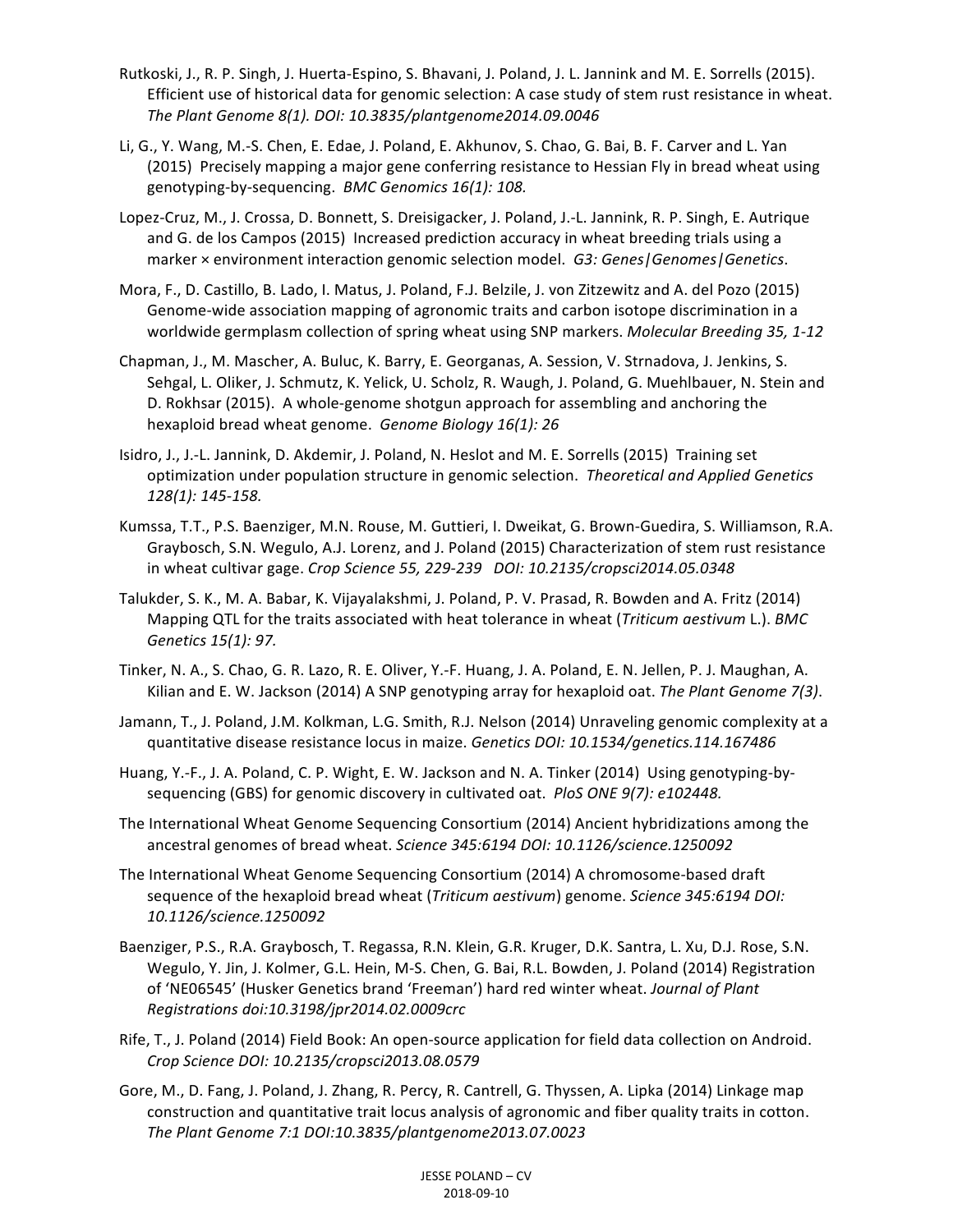- Liu, H., M. Bayer, A. Druka, J.R. Russell, C.A. Hackett, J. Poland, L. Ramsay, P.E. Hedley, and R. Waugh (2014) An evaluation of genotyping by sequencing (GBS) to map the Breviaristatum-e (ari-e) locus in cultivated barley. *BMC Genomics* 15:104 *DOI:10.1186/1471-2164-15-104*
- Kono, T. J. Y., K. Seth, J. A. Poland and P. L. Morrell (2014). SNPMeta: SNP annotation and SNP metadata collection without a reference genome. *Molecular Ecology Resources 14(2): 419-425.*
- Mascher, M., S. Wu, P. St Amand, N. Stein, and J. Poland (2013) Application of genotyping-bysequencing on semiconductor sequencing platforms: A comparison of genetic and referencebased marker ordering in barley. PLoS ONE 8(10): e76925. doi:10.1371/journal.pone.0076925
- Lado, B., I. Matus, A. Rodriquez, L. Inostroza, J. Poland, F. Belzile, A. del Pozo, M. Quincke, and J. von Zitzewitz (2013) Increased genomic prediction accuracy through spatial adjustment of field trial data. *G3 3:12, 2105-2114 DOI: 10.1534/g3.113.007807*
- Mascher, M., G. J. Muehlbauer, D. S. Rokhsar, J. Chapman, J. Schmutz, K. Barry, M. Muñoz-Amatriaín, T. J. Close, R. P. Wise, A. H. Schulman, A. Himmelbach, K. F. X. Mayer, U. Scholz, J. A. Poland, N. Stein and R. Waugh (2013) Anchoring and ordering NGS contig assemblies by population sequencing (POPSEQ). The Plant Journal DOI: 10.1111/tpj.12319
- Dawson, J. C., J. B. Endelman, N. Heslot, J. Crossa, J. Poland, S. Dreisigacker, Y. Manès, M. E. Sorrells and J.-L. Jannink (2013) The use of unbalanced historical data for genomic selection in an international wheat breeding program. Field Crops Research dx.doi.org/10.1016/j.fcr.2013.07.020
- Heslot, N., J. Rutkoski, J. Poland, J.-L. Jannink and M. E. Sorrells (2013) Impact of marker ascertainment bias on genomic selection accuracy and estimates of genetic diversity. PLoS ONE *8(9): e74612.*
- Rutkoski, J.E., J. Poland, J.-L. Jannink and M. E. Sorrells (2013) Imputation of unordered markers and the impact on genomic selection accuracy. *G3: Genes Genomes Genetics* 3(3): 427-439.
- Olson, E., M. Rouse, M. Pumphrey, R. Bowden, B.S. Gill, J. Poland. (2013) Introgression of stem rust resistance genes SrTA10187 and SrTA10171 from *Aegilops tauschii* to wheat, Theor. Appl. *Genetics*, DOI 10.1007/s00122-013-2148-z
- Olson, E., M. Rouse, R. Bowden, M. Pumphrey, B.S. Gill, J. Poland. (2013) Simultaneous transfer, introgression, and genomic localization of genes for resistance to stem rust race TTKSK (Ug99) from Aegilops tauschii to wheat, Theor. Appl. Genetics 126: 1179-1188
- Poland, J., T. Rife. (2012) Genotyping-by-sequencing for plant breeding and genetics. The Plant *Genome* 5(3): 92-102. (invited review)
- Poland, J., J. Endelman, J. Dawson, J. Rutkoski, S. Wu, Y. Manes, S. Dreisigacker, J. Crossa, H. Sanchez-Villeda, M. Sorrells, J.-L. Jannink. (2012) Genomic selection in wheat breeding using genotypingby-sequencing. *The Plant Genome* 5(3): 103-113.
- International Barley Sequencing Consortium (2012) A physical, genetic and functional sequence assembly of the barley genome. Nature 491,711–716
- Chia, J.-M., C. Song, P. J. Bradbury, D. Costich, N. de Leon, J. Doebley, R. J. Elshire, B. Gaut, L. Geller, J. C. Glaubitz, M. Gore, K. E. Guill, J. Holland, M. B. Hufford, J. Lai, M. Li, X. Liu, Y. Lu, R. McCombie, R. Nelson, J. Poland, B. M. Prasanna, T. Pyhajarvi, T. Rong, R. S. Sekhon, Q. Sun, M. I. Tenaillon, F. Tian, J. Wang, X. Xu, Z. Zhang, S. M. Kaeppler, J. Ross-Ibarra, M. D. McMullen, E. S. Buckler, G. Zhang, Y. Xu and D. Ware (2012). Maize HapMap2 identifies extant variation from a genome in flux. *Nature Genetics* 44(7): 803-807.
- Poland J., Brown P., Sorrells M., & Jannink J-L (2012) Development of high-density genetic maps for barley and wheat using a novel two-enzyme genotyping-by-sequencing approach. *PloS ONE* 7(2):e32253.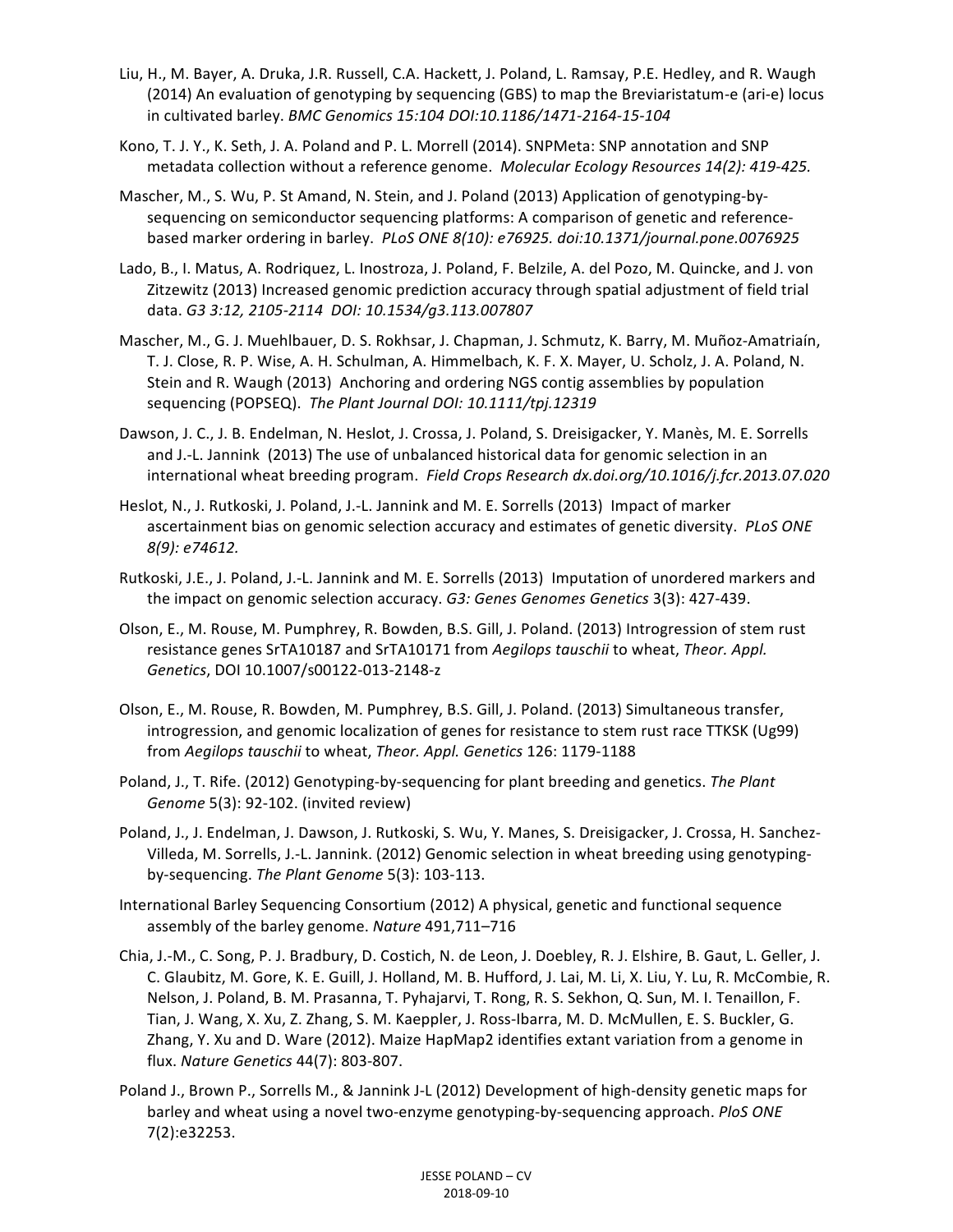- Poland, J., P. Bradbury, E. Bucker, and R. Nelson (2011), Genome-wide nested association mapping of quantitative resistance to northern leaf blight in maize. *PNAS* 108: 17,6893-6898
- Veturi, Y., K. Kump, E. Walsh, O. Ott, J. Poland, J. M. Kolkman, P. J. Balint-Kurti, J. B. Holland and R. J. Wisser (2012) Multivariate mixed linear model analysis of longitudinal data: An information-rich statistical technique for analyzing plant disease resistance. *Phytopathology* 102 (11): 1016-1025.
- Elshire, R., J. Glaubitz, Q. Sun, J. Poland, K. Kawamoto, E. Buckler, and S. Mitchell (2011) A robust, simple genotyping-by-sequencing  $(GBS)$  approach for high diversity species. PLoS ONE  $6(5)$ : e19379. doi:10.1371/journal.pone.0019379
- Chung, C., J. Poland, K. Kump, J. Benson, J. Longfellow, E. Walsh, P. Balint-Kurti and R. Nelson (2011) Targeted discovery of quantitative trait loci for resistance to Northern Leaf Blight and other diseases in maize, *Theor Appl Genet* 123:307-326
- Poland, J. and R. Nelson (2011) In the eye of the beholder: The effects of rater variability and different rating scales on QTL mapping. *Phytopathology* 101:290-298.
- Zeid, M., G. Belay, S. Mulkey, J. Poland, M. E. Sorrells (2010) QTL mapping for yield and lodging resistance in an enhanced SSR-based map for tef. Theor Appl Genet (2011) 122:77-93
- Poland, J., P. Balint-Kurti, R. Wisser, R. Pratt and R. Nelson (2009) Shades of gray: the world of quantitative disease resistance. *Trends in Plant Science* 14(1): 21-29
- Zhao, B., X. Lin, J. Poland, H. Trick, J. Leach, and S. Hulbert (2005) A maize resistance gene functions against bacterial streak disease in rice. *PNAS* 102:43, 15383-15388
- Poland, J (2003) Mapping of *Aegilops tauschii* derived leaf rust resistance genes in common wheat. *J. Nat. Resour. Life Sci. Educ.* 32: 2003

#### **INVITED PRESENTATIONS**

62 invited presentations including Plant and Animal Genome, ASA-CSSA-SSSA Annual Meetings, keynote at MONOGRAM, UK; CIMMYT, Mexico; IRRI, Philippines; departmental and special seminars at Cornell University, Univ. of Minnesota, Brigham Young Univ., Cold Spring Harbor, Univ. of Georgia Athens, Univ. Illinois, Univ. Nebraska Lincoln, Bangladesh Agriculture Research Institute, Indian Council Agriculture Research, Pakistan National Agriculture Research Council

- Artificial neural networks for high throughput phenotyping in wheat. New Frontiers in Genetic Evaluation Conference, Corteva Agriscience (DuPont Pioneer), Johnston IA, July 2018
- *High-throughput Phenotyping to Accelerate Wheat Breeding*, Wheat Research Institute, Faisalabad, Pakistan, April 2018
- Artificial neural networks for high throughput phenotyping of heading date in wheat. Cornell University, Department of Plant Breeding and Genetics Seminar (Graduate Student Invited Seminar), Cornell University, Ithaca NY, Nov 2017
- Artificial neural networks for high throughput phenotyping of heading date in wheat. The Plant Phenome Journal 2017 Webinar Series, Oct 2017
- Leveraging 'Big Data' for Wheat Improvement in Kansas and Around the World, Cutting Edge Science in Development Session, BIFAD Public Meeting, Washington D.C. Sept 2017
- Application of UAVs to Increase Genetic Gain, National Association of Plant Breeders, Davis CA, Aug 2017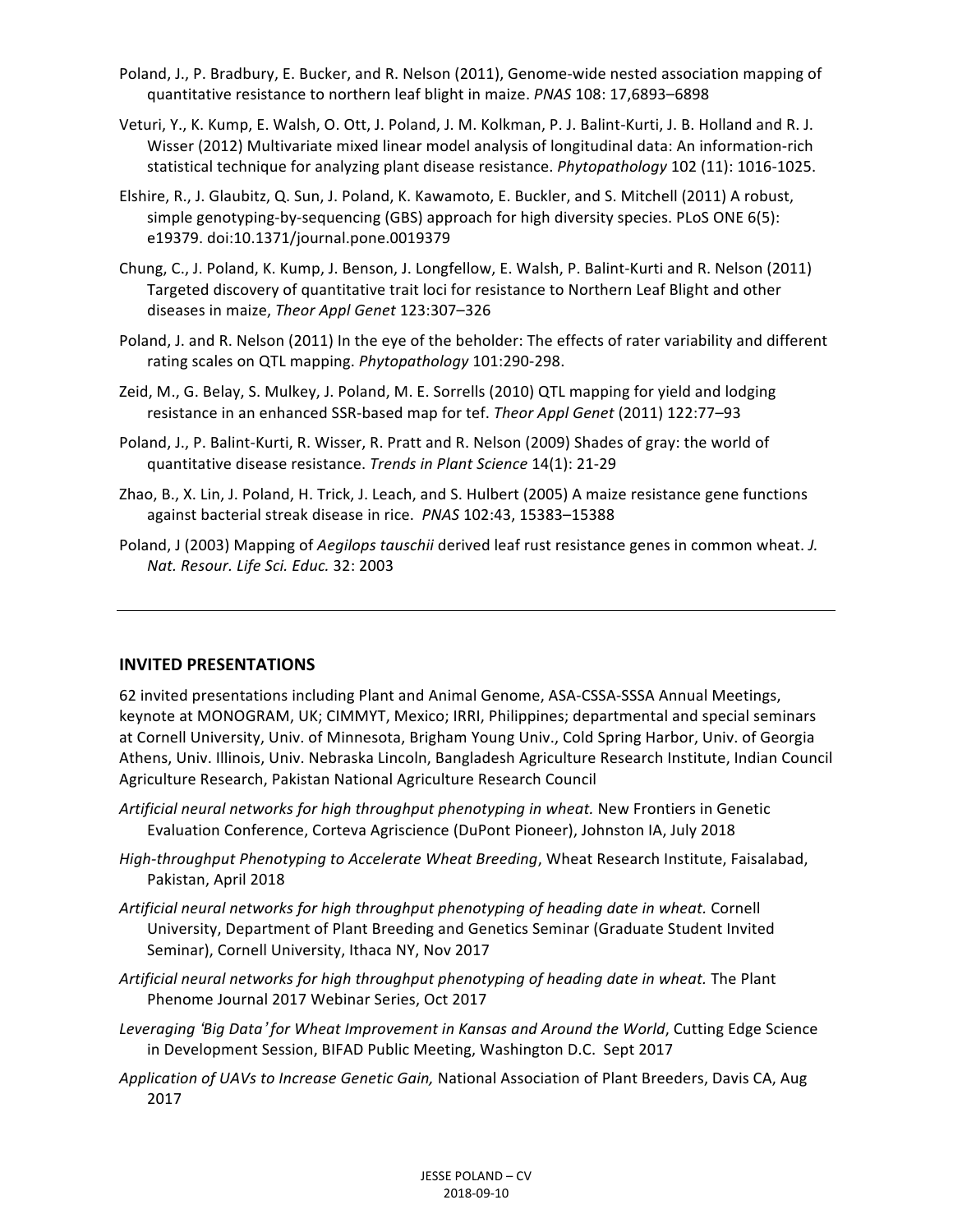- *Accelerating Wheat Breeding with Genomic Selection and High Throughput Phenotyping*, National Agriculture Research Council - Pakistan, Islamabad, Pakistan, April 2017
- *Accelerating Wheat Breeding with Genomic Selection*, Wheat Research Institute, Faisalabad, Pakistan, April 2017
- *Accelerating Wheat Breeding with Genomic Selection and High Throughput Phenotyping*, University of Maryland, Department of Plant Science, Feb 2017
- *Increasing Yield Prediction Accuracy for Wheat Breeding Through Combined Genomic Selection and Field-based High Throughput Phenotyping*, PHENOME 2017, Tuscon AZ, Feb 2017
- Application of Artificial Neural Networks and Real Neural Networks to Field-based High Throughput *Phenotyping*, Plant and Animal Genome - National Plant Genome Initiative Workshop, San Diego CA, Jan 2017
- Genomic Selection and High Throughput Phenotyping for Wheat Improvement, Bangladesh Agriculture Research Institute, Jamalapur Bangladesh, Jan 2017
- Deep learning for high-throughput phenotyping of "complex" trait in wheat. ASA-CSSA International Annual Meetings, Phoenix AZ, Nov 2016
- *Field-based high throughput phenotyping with breeder trained artificial neural networks, NSF-National* Science Foundation - Plant Genome Research Program Principle Investigator Annual Meeting, Arlington VA, Sept 2016
- The Future of Wheat: Genomics to Accelerate Wheat Breeding. WheatU, Witchita, KS, Aug 2016
- Field-based high-throughput phenotyping for evaluation of barely yellow dwarf resistance in wheat *breeding.* American Phytopathological Society Annual Meeting, Tampa, FL, Aug 2016
- Accelerating Wheat Breeding with Genomic Selection. University of Nebraska (UNL) Plant Breeding Symposium, Lincoln, NE, March 2016
- Advances in High Throughput Phenotyping. Bangladesh Agriculture Research Institute (BARI), Jamalpur, Bangladesh, March 2016
- Android Apps for Plant Breeding and Genetics #phenoApps. Bangladesh Agriculture Research Institute (BARI), Jamalpur, Bangladesh, March 2016
- *Application of Unmanned Aerial Systems for High-throughput Phenotyping in Wheat.* ASA-CSSA International Annual Meetings, Minneapolis, MN, Nov 2015
- Advances in Phenomics. GK-12 Insight Workshop, Kansas State University, May 2015
- *Intersection* of whole-genome prediction and high-throughput phenotyping for wheat breeding. CROPS 2015, HudsonAlpha, Huntsville AL, May 2015
- *Phenomics is the new genomics: Accelerating genetic gain in wheat breeding.* MONOGRAM, Rothamsted Research Institute, Harpenden UK, April 2015
- *Overview of US wheat research.* MONOGRAM, Rothamsted Research Institute, Harpenden UK, April 2015
- Phenomics is the new genomics: Integration of physiological breeding and genomic selection for wheat *improvement.* College of Life Science seminar, Brigham Young University, Provo, UT, April 2015
- Genomic selection for wheat improvement, Special Seminar, Directorate of Wheat Research, Karnal India, Feb 2015
- *Integration of physiological breeding and genomic selection for wheat improvement,* 5<sup>th</sup> International Workshop on Next Generation Genomics and Integrated Breeding for Crop Improvement. ICRISAT, Patancheru, India, Feb 2015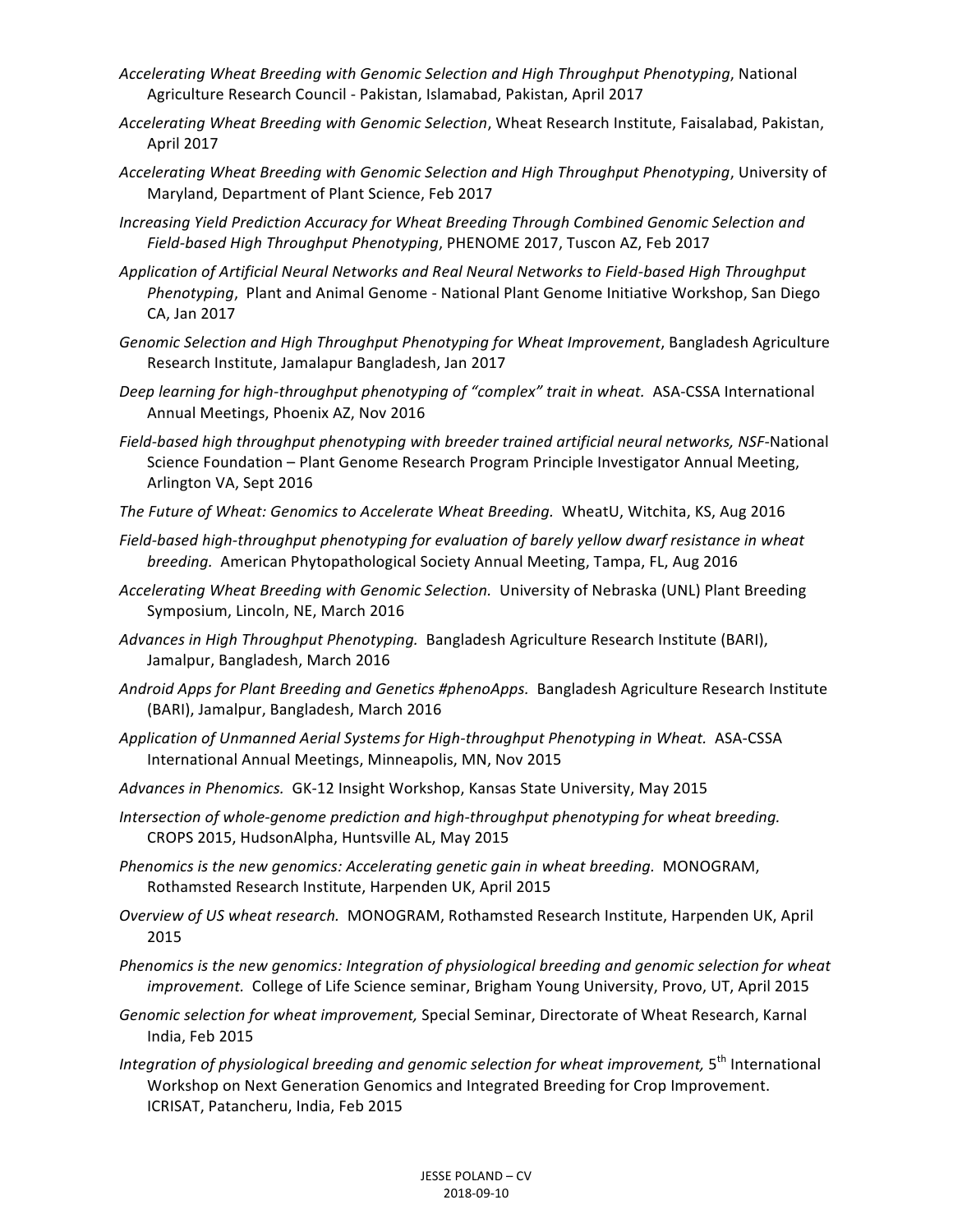- *A Tale of Two Accessions: Rapid Curation of Germplasm Collections Using Genotyping-by-Sequencing*, Gene Introgression Workshop, Plant and Animal Genome, San Diego CA, Jan 2015
- *Enabling Applied Wheat Genomics with Next-Generation Sequencing, Illumina User-group Workshop,* St. Louis, MO, Nov 2014
- *High Throughput Genotype and Phenotype Analysis of Agricultural Ecosystems, Ecological Genomics* Symposium, Kansas City, MO, Nov 2014
- Genomic Resources and Trait Mapping in Intermediate Wheatgrass, New Roots for Ecological Intensification, Estes Park, CO, Oct 2014
- Advancements in Phenomics, Kansas State Research and Extension Symposium, Manhattan, KS, Oct 2014
- Genomics Assisted Breeding and Field-based High Throughput Phenotyping, DOE ARPA-E Advanced Plant Phenotyping Workshop, Chicago, IL, June 2014
- *Connecting High-throughput Phenotype to High-throughput Genotype in Wheat,* UGA Plant Center Spring Symposium, University Georgia Athens, May 2014
- Genomic Selection and Precision Phenotyping, Borlaug Summit on Wheat for Food Security, Cd. Obregon, Mexico, Mar 2014
- *Integrating Genomic Selection and Selection for Large Effect QTL,* Trait Pipeline Workshop hosted by The Bill and Melinda Gates Foundation, ICRISAT, Patancheru, India, Feb 2014
- Applications of genotyping-by-sequencing for wheat breeding and genetics, 4<sup>th</sup> International Workshop on Next Generation Genomics and Integrated Breeding for Crop Improvement. ICRISAT, Patancheru, India, Feb 2014
- *Applied Genomics to Address Food Security,* Plant Genomes & Biotechnology, Cold Spring Harbor Laboratories, NY, Dec 2013
- Genotyping-by-Sequencing for Plant Breeding and Genetics, ASA-CSSA-SSSA Annual Meetings, Tampa FL, Nov 2013
- *A Field-based High Throughput Phenotyping Platform for Plant Breeding and Genetics.* Donald Danforth Plant Science Center Fall Symposium/PhenoDays, Sept 2013
- *Computational Challenges in Next-Generation Food Security.* Department of Bioinformatics and Genomics, University of North Carolina Charlotte, Charlotte NC, Sept 2013
- Applications of Genotyping-by-Sequencing for Wheat Breeding and Genetics. Borlaug Global Rust Initiative Technical Workshop, New Delhi, India, Aug 2013
- Field-based High-throughput Phenotyping for Plant Breeding and Genetics. Triticeae Coordinated Agriculture Project Webinar Series, May 2013
- Genotyping-by-Sequening for Plant Breeding and Genetics. Plant Breeding, Genetics and Biotechnology Seminar, International Rice Research Institute, Los Banos, Philippines, April 2013
- *Genotyping-by-Sequening for Plant Breeding and Genetics. Kansas State University Plant Breeding* Symposium, Manhattan, KS, April 2013
- *Connecting High-Throughput Phenotype to High-Throughput Genotype.* University of Minnesota Plant Breeding Symposium, St. Paul MN, March 2013
- Genomic Selection for Oat Breeding. Collaborative Oat Research Enterprise Technical Workshop, Ottawa Canada, March 2013
- Applications of Precision Ag. in Wheat Breeding. Kansas Agriculture Research and Technology Association, Salina, KS, Jan 2013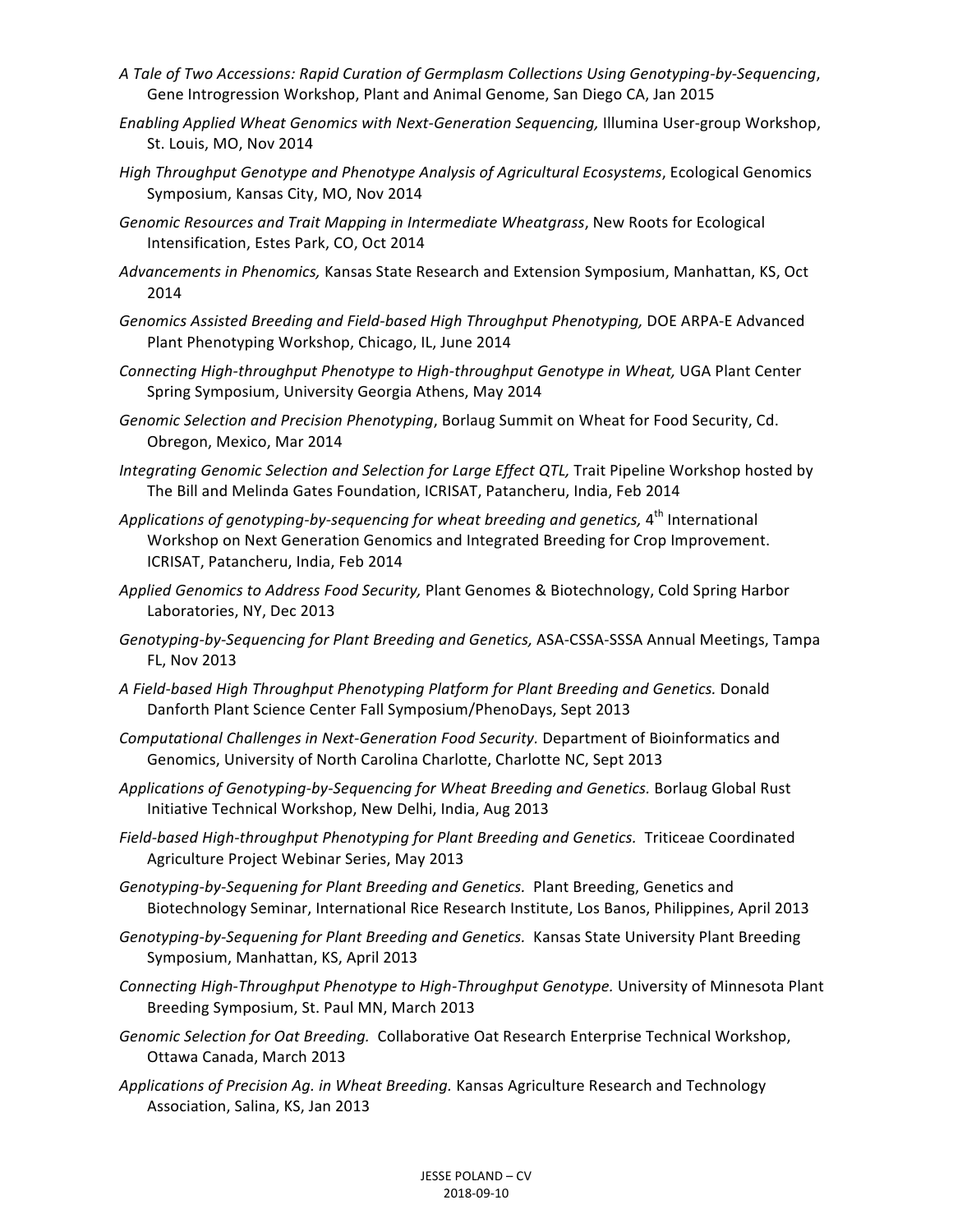- *Making* Whole Genome Predictions In The World Of Cheap Genotyping and Difficult Phenotyping: *Implications For Plant Breeding In The Developing World.* USAID - Strategies For Leveraging Bioinformatics and Genomic Data to Advance Food Security Workshop, Plant and Animal Genome, San Diego, CA, Jan 2013
- Genomic Selection In Wheat Breeding Using Genotyping-By-Sequencing. Genomics Assisted Breeding Workshop, Plant and Animal Genome, San Diego, CA, Jan 2013
- High-Density Molecular Marker Discovery in Barley using Genotyping by Sequencing (GBS). Life Technologies - Genetic Analysis Approaches in Agriculture Biotechnology Workshop, Plant and Animal Genome, San Diego, CA, Jan 2013
- *High Throughput Phenotyping For Wheat Breeding and Genetics. CSSA: Translational Genomics* Workshop, Plant and Animal Genome, San Diego, CA, Jan 2013
- Genomic Selection in Wheat Breeding Using Genotyping-by-Sequencing. American Seed Trade Association: CSS 2012; 67<sup>th</sup> Corn and Sorghum Seed Research conference; 42<sup>nd</sup> Soybean Seed Research Conference; Seed Expo 2012, Chicago, IL, Dec 2012
- *Accelerating* wheat breeding with high-throughput genotyping and phenotyping. The Donald Danforth Plant Science Center, Nov 2012
- Applying 'Next-Generation' Sequencing and Phenotyping to Accelerate Wheat Breeding. Pioneer Hybrid International, Johnston IA, Nov 2012
- Understanding and Utilizing Genetic Diversity in Wheat Breeding. Symposium--Using Genotypic Data to Strategically Develop Core Collections, Mini-Cores, and Trait-Specific Subsets, ASA-CSSA-SSSA Annual Meetings, Cincinnati, OH, Oct. 2012
- *Accelerating Wheat Breeding with Next-Generation Sequencing and High-Throughput Phenotyping*. Symposium--Tools for Enhancing Genetic Progress: Genomics and Phenomics, ASA-CSSA-SSSA Annual Meetings, Cincinnati, OH, Oct 2012
- Genotyping-by-Sequencing for Polyploid Species and Application in Wheat and Oat Breeding. Progress and Applications of Next Generation Sequencing Workshop, Saskatoon, Canada, May 2012
- Genotyping-by-sequencing to Enable Genomics Assisted Breeding in Wheat. Plant and Animal Genome, San Diego, CA, Jan 2012
- *Genotyping-by-Sequencing Approaches for Your Favorite Large Polyploid Genome (Avena sativa)*, Plant and Animal Genome, San Diego, CA, Jan 2012
- Genotyping-by-sequencing for Genomic Selection in Wheat, Department of Plant Molecular Biology, University of Illinois, Urbana-Champaign, Nov. 2011
- *Next Generation Plant Breeding, Department of Soil and Crop Science Cargill Sponsored Lecture,* Colorado State University, Oct. 2011
- Genotyping-by-Sequencing for Barley and Wheat Breeding and Genetics. International Triticeae Mapping Initiative, Mexico City, Mexico, Sept 2011

Genotyping-by-Sequencing in Barley and Wheat. Barley Improvement Conference, San Diego, CA, Jan 2011 

#### **GRANT FUNDING**

Awarded over \$20M in competitive grant funding through NSF Plant Genome Research Program, Kansas Wheat Alliance, Kansas Wheat Commission, Kansas Crop Improvement Association, The Bill and Melinda Gates Foundation, The McKnight Foundation, USDA-NIFA, USDA-ARS, and USAID.

*Development of a Genomic Selection Training Population for KSU Wheat Germplasm*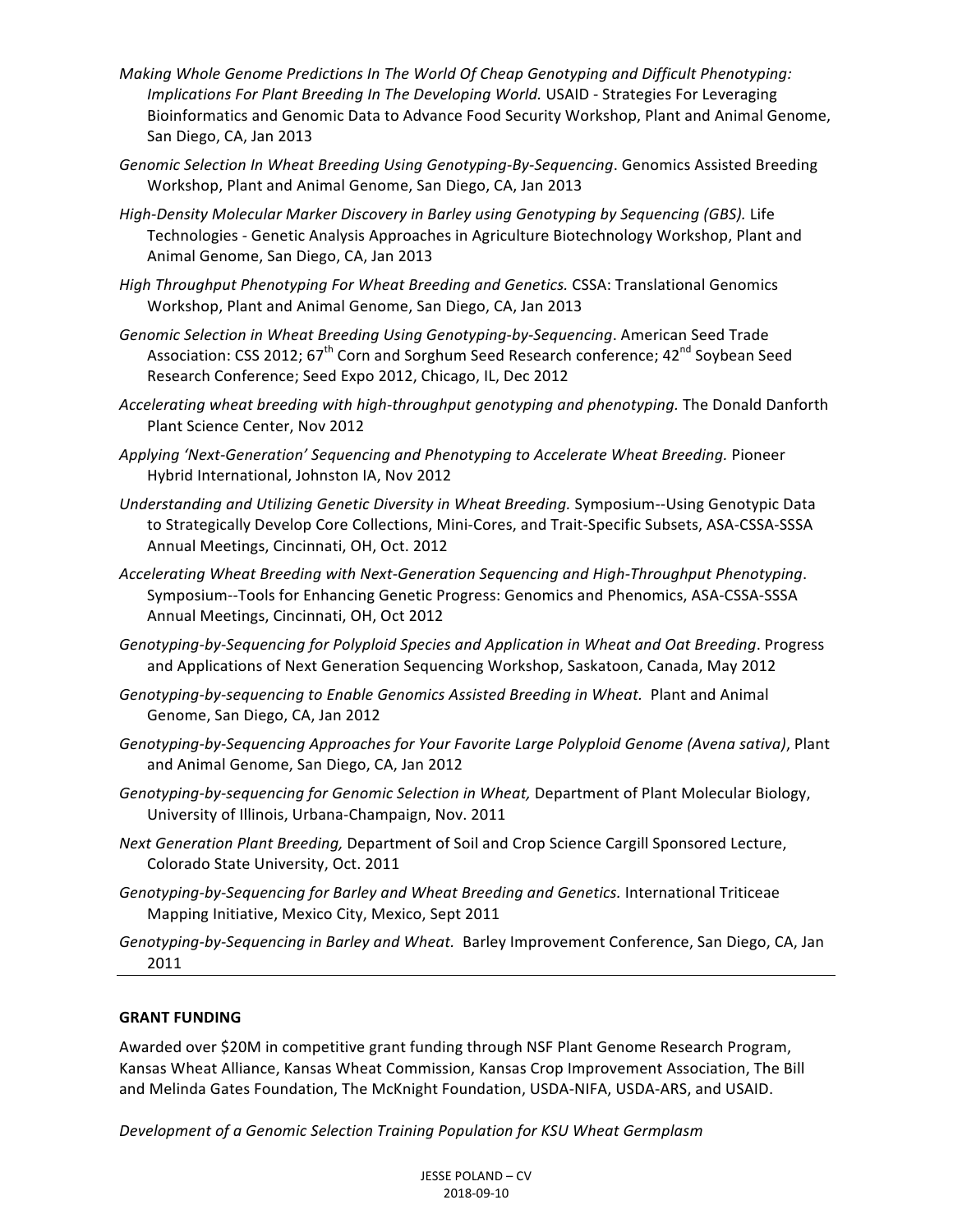Kansas Wheat Alliance | PI - \$39,100 | 2011–2012

Genomic Selection: The Next Frontier for Rapid Genetic Gains in Maize and Wheat The Bill and Melinda Gates Foundation |  $coPl - $355,000 ($2,862,515)$  | 2011–2014

Genome-wide Characterization and Capture of Exotic Alleles for Increased Yield from Primary Synthetic *Bread Wheat*

Monsanto Beachell-Borlaug Intl Scholars Program | PI (Grad Advisor) - \$187,743 | 2011–2015

*Improving Barley and Wheat Germplasm for Changing Environments* USDA - NIFA | co-PI - \$114,580 (\$25,000,000) | 2011-2015

*Applying Genomic Selection in KSU Wheat Breeding Programs* Kansas Wheat Alliance | PI - \$166,000 | 2012 – 2016

*High-throughput Phenotypic Characterization and QTL Analysis of Stress Adaptive Traits in Wheat* Monsanto Beachell-Borlaug Intl Scholars Program | PI (Grad Advisor) - \$199,977 | 2012–2016

*Characterization Of Allelic Variation Introduced Into Cultivated Hexaploid Wheat From The D-Genome Progenitor Species Aegilops Tauschii* USDA-NIFA | PI (Postdoctoral Advisor) - \$130,000 | 2012-2014

**Pilot Project of One Handheld per Breeder (OHPB)** The McKnight Foundation | PI - \$70,000 | 2013-2015

*A Field-Based High-Throughput Phenotyping Platform for Plant Genetics* NSF - PGRP | PI - \$1,639,615 | 2013-2018

Development of Genomic Selection Predictions Models for Yield and Important Agronomic Traits in *Hard Winter Wheat* USDA-ARS | PI - \$100,000 | 2013-2015

Feed the Future Innovation Lab for Applied Wheat Genomics US Agency for International Development | PI - \$9,449,308 (\$4,450,322) | 2013–2023

*Confirmation of Genetic Identity and Purity of Certified Wheat Seed Lots* Kansas Crop Improvement Association | PI - \$20,000 | 2013–2015

*Development of Wheat Varieties with High Beta-glucan* General Mills Inc. | PI - \$513,505 | 2013-2016

NSF - I/UCRC: Collaborative Research: Wheat Genetics Resource Center: A Public-Private Consortium National Science Foundation | \$367,500 | 2013–2018

*Screening and Improvement of Barley Yellow Dwarf Resistance* Kansas Wheat Commission | PI - \$57,662 | 2014 - 2015

*Wheat Genetics Research at Kansas State* Kansas Wheat Commission and Kansas Wheat Alliance | PI - \$300,000 | 2014 - 2016

*Development of Heat Tolerant Wheat for Bangladesh* Borlaug Higher Education Agricultural Research and Development (BHEARD) USAID Program: Bangladesh | PI (Graduate Advisor) – \$179,465 | 2014 – 2018

*MRI: Acquisition of an Adaptive Data Cluster for Data-intensive Applications in Science and Engineering* NSF-MRI | co-PI (\$300,000) | 2014

*KGEN: Next-generation Networking Environments for Biological and Agricultural Data-driven Research at Kansas State University* CC-IIE Networking Infrastructure | coPI - \$34,500 (\$231,500) | 2014

*Genotyping-by-sequencing Training, Support and Sequencing*